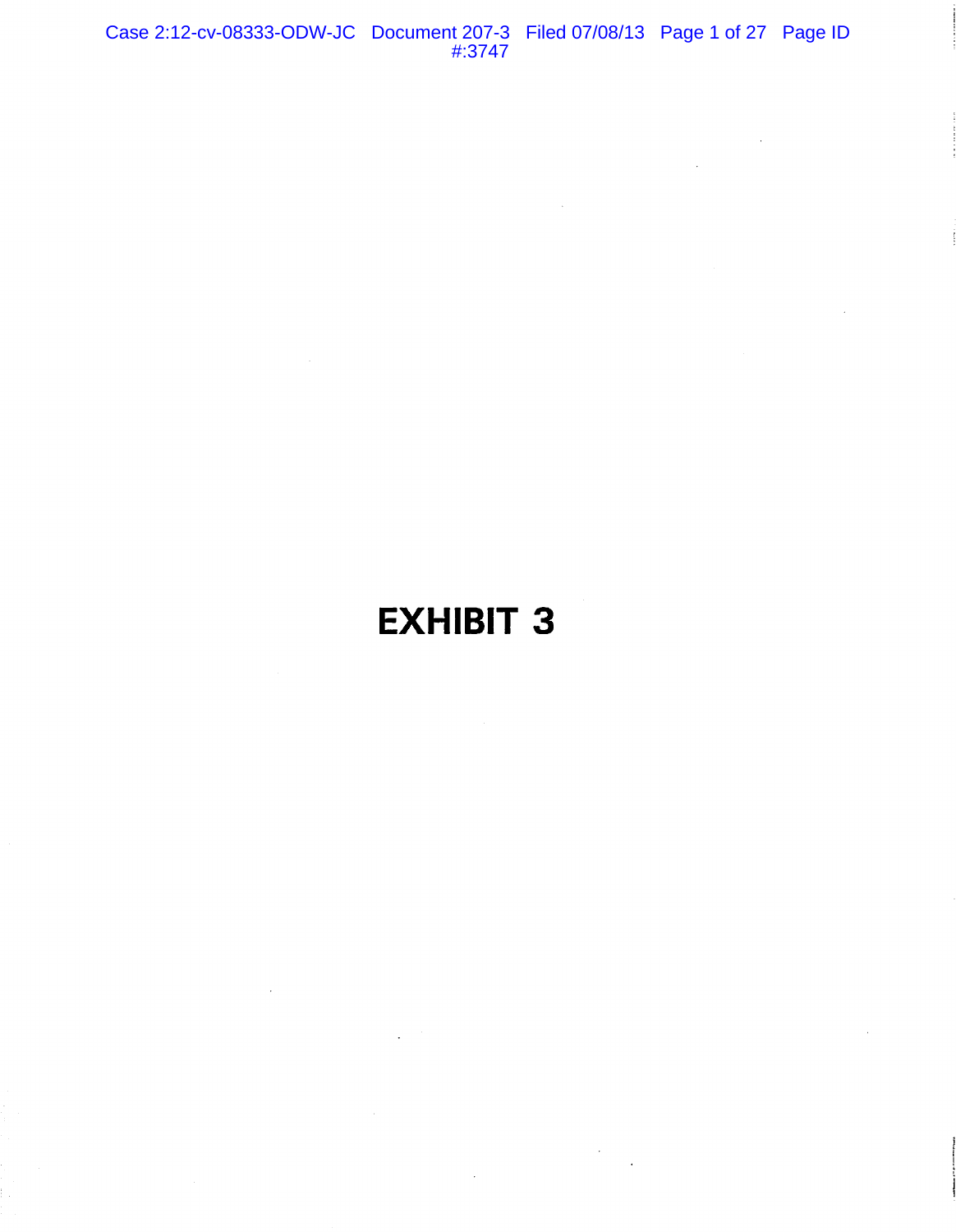## UNITED STATES COURT OF APPEALS FOR THE NINTH CIRCUIT

INGENUITY 13 LLC.

Plaintiff.

and

9th Circuit Docket No. 13-55881

Los Angeles No. 2:12-cv-0888-ODW-JC Central District of California

PRENDA LAW, INC.,

Movant - Appellant,

V.

JOHN DOE,

Defendant - Appellee.

## **EMERGENCY MOTION UNDER CIRCUIT RULE 27-3**

APPELLANT PRENDA LAW, INC.S MOTION FOR ORDER VACATING OR MODIFYING THE DISTRICT COURT'S AMENDED ORDER DENYING IN PART AND GRANTING IN PART RESPONDENT PAUL DUFFY'S MOTION FOR APPROVAL OF BOND (DKT. NO. 17O); STAYING ENFORCEMENT OF AMENDED ORDER; AND/OR CONSOLIDATING THE APPEAL OF THE AMENDED ORDER WITH THE ORIGINAL APPEAL OF THE MAY 6, 2013, SANCTIONS ORDER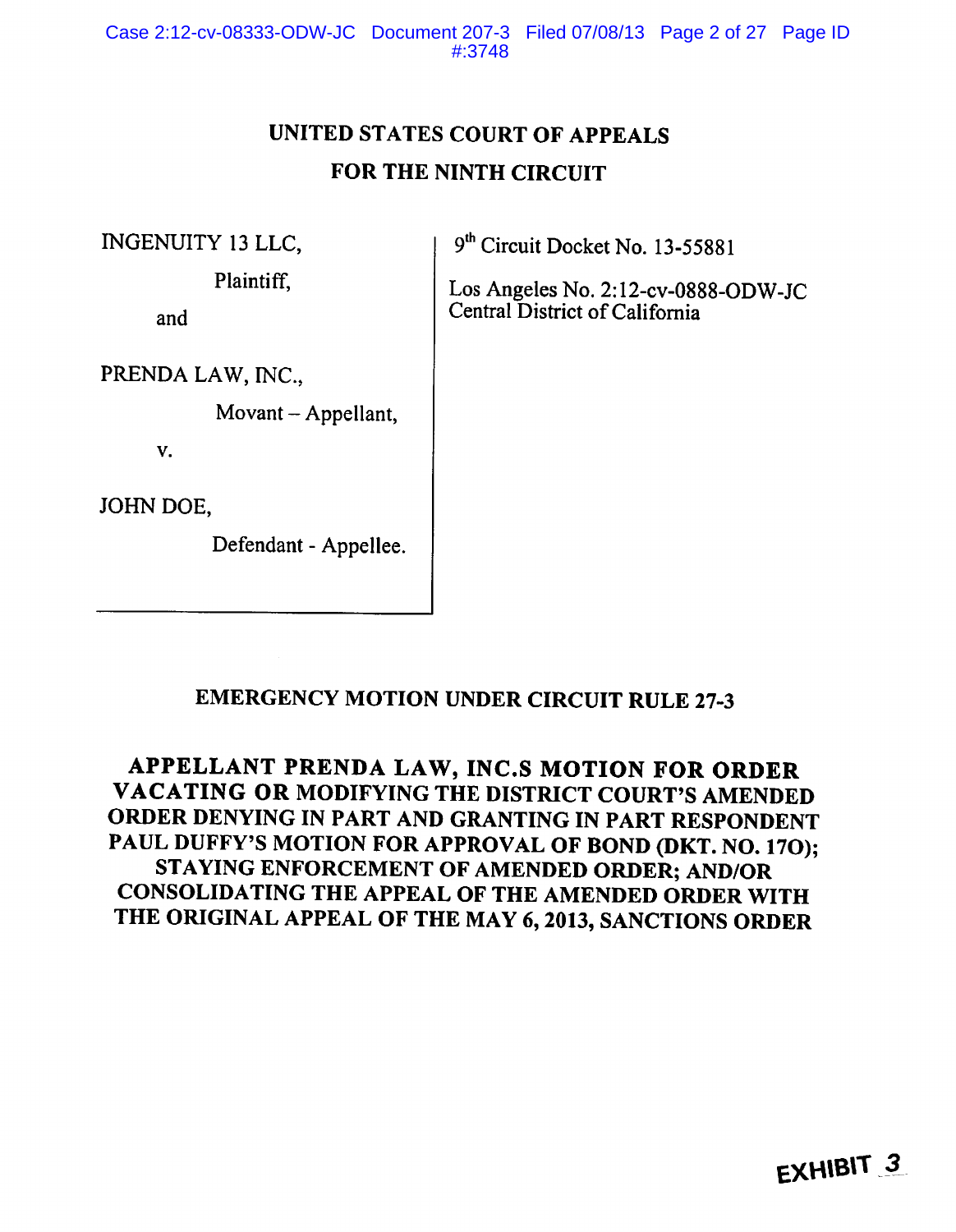## **CIRCUIT RULE 27-3 CERTIFICATE**

### **CONTACT INFORMATION FOR ATTORNEYS OF THE PARTIES** I.

The telephone numbers, e-mail addresses, and office addresses of the

attorneys for the parties are set forth as follows:

## **Attorneys for Putative John Doe Appellant/Defendant**

**Morgan Pietz** The Pietz Law Firm 3770 Highland Ave., Suite 206 Manhattan Beach, CA 90266 mpietz@pietzlawfirm.com Tel: 310.424.5557

Nicholas Ranallo 371 Dogwood Way Boulder Creek, CA 95006 nick@ranallolawoffice.com Tel: 831.703.4011

## **PRO SE PARTIES**

Paul Duffy 2 N. La Salle St., 13th Floor Chicago IL 60602 Paulduffy2005@gmail.com Tel:  $(312)$  952-6136 Fax: (312) 952-6136 pduffy@pduffygroup.com paduffy@wefightpiracy.com

**Brett Langdon Gibbs** 38 Miller Ave., #263 Mill Valley, CA 94941 Tel: (415) 381-3104 Brett.gibbs@gmail.com

Paul Hansmeier Alpha Law Firm, LLC 900 IDS Center 80 South 8th Street Minneapolis, MN 55402 prhansmeier@thefirm.mn Tel: (612) 234-5744 Fax: (612) 234-5744 prhansmeier@thefirm.mn

John Steele 1111 Lincoln Rd., Suite 400 Miami Beach, FL 33139 Tel: (708) 689-8131 Fax: None Email: johnlsteele@gmail.com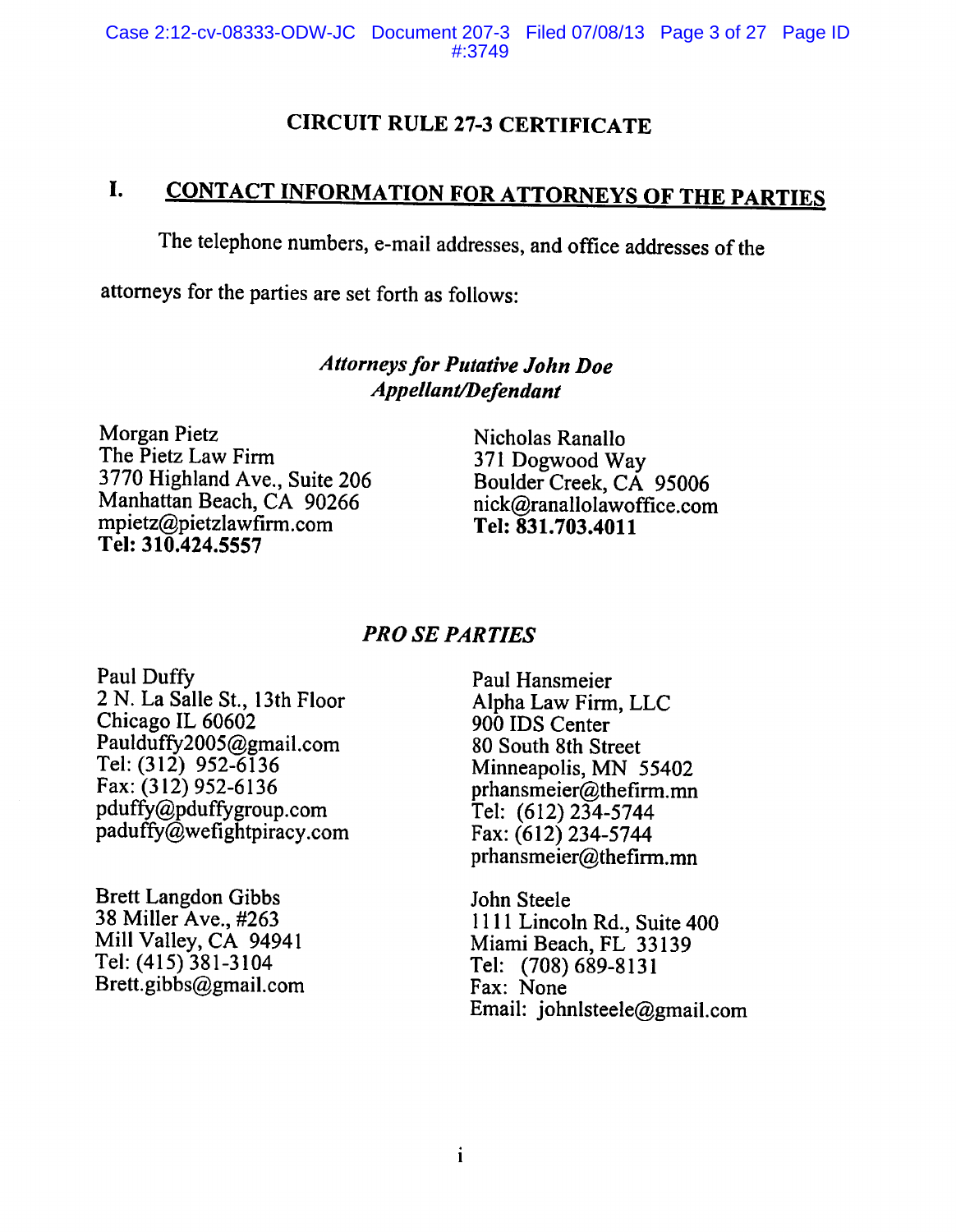## **PRO SE PARTIES (cont.)**

Ingenuity 13, LLC<br>2100 M Street Northwest Suite 170-417 Washington, DC 20037<br>Tel: (888) 588-9473<br>Fax: (888) 964-9473<br>admin@livewireholdings.com

 $\bar{z}$ 

AF Holdings, LLC<br>Springates East Government Road Charlestown, Nevis Tel: (888) 588-9473 Fax: (888) 964-9473 admin@livewireholdings.com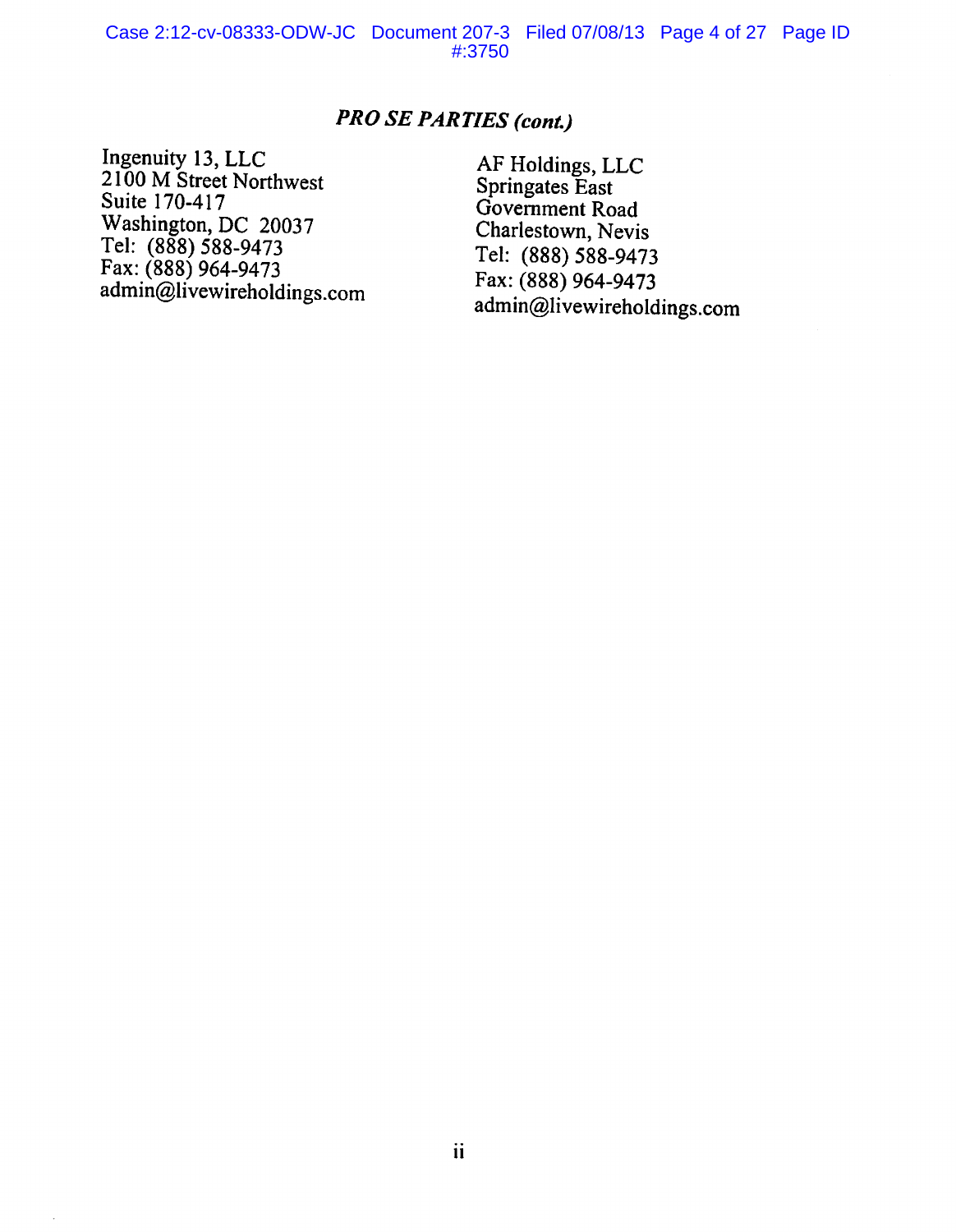## II. **FACTS SHOWING THE EXISTENCE AND NATURE OF CLAIMED EMERGENCY**

On May 21, 2013, the District Court in the underlying matter issued an order imposing a \$1,000 per day, per respondent penalty for failure (i) to pay the underlying \$81,000 sanction that is the subject of seven different appeals or (ii) to post a supersedeas bond in the amount of the sanction.<sup>1</sup> After posting a supersedeas bond that was 25% greater in amount than the earlier sanctions order, Respondent Paul Duffy moved the District Court for approval of the bond and a stay of enforcement of the sanctions and penalties orders.<sup>2</sup> Moving Appellant Prenda Law, Inc. joined that motion.<sup>3</sup>

The court only conditionally granted the bond, requiring a second bond in the amount of \$136,000 be posted within 14 days of its amended order to insure the attorney's fees prospectively incurred by a putative John Doe defendant and his counsel, Morgan Pietz, during the appeal.<sup>4</sup> The court also imposed several onerous conditions on the two bonds and required each respondent/appellant to acknowledge in a filing with the court the validity of those conditions, regardless of their propriety.<sup>5</sup> That acknowledgement is due no later than 7 days after the

District Court Docket Entry No. 177.

<sup>&</sup>lt;sup>2</sup> Dkt. Nos. 170, 171, 174.

 $3$  Dkt. No. 173.

<sup>&</sup>lt;sup>4</sup> Dkt. No. 177.

<sup>&</sup>lt;sup>5</sup> Dkt. No. 177, 1:23-2:28.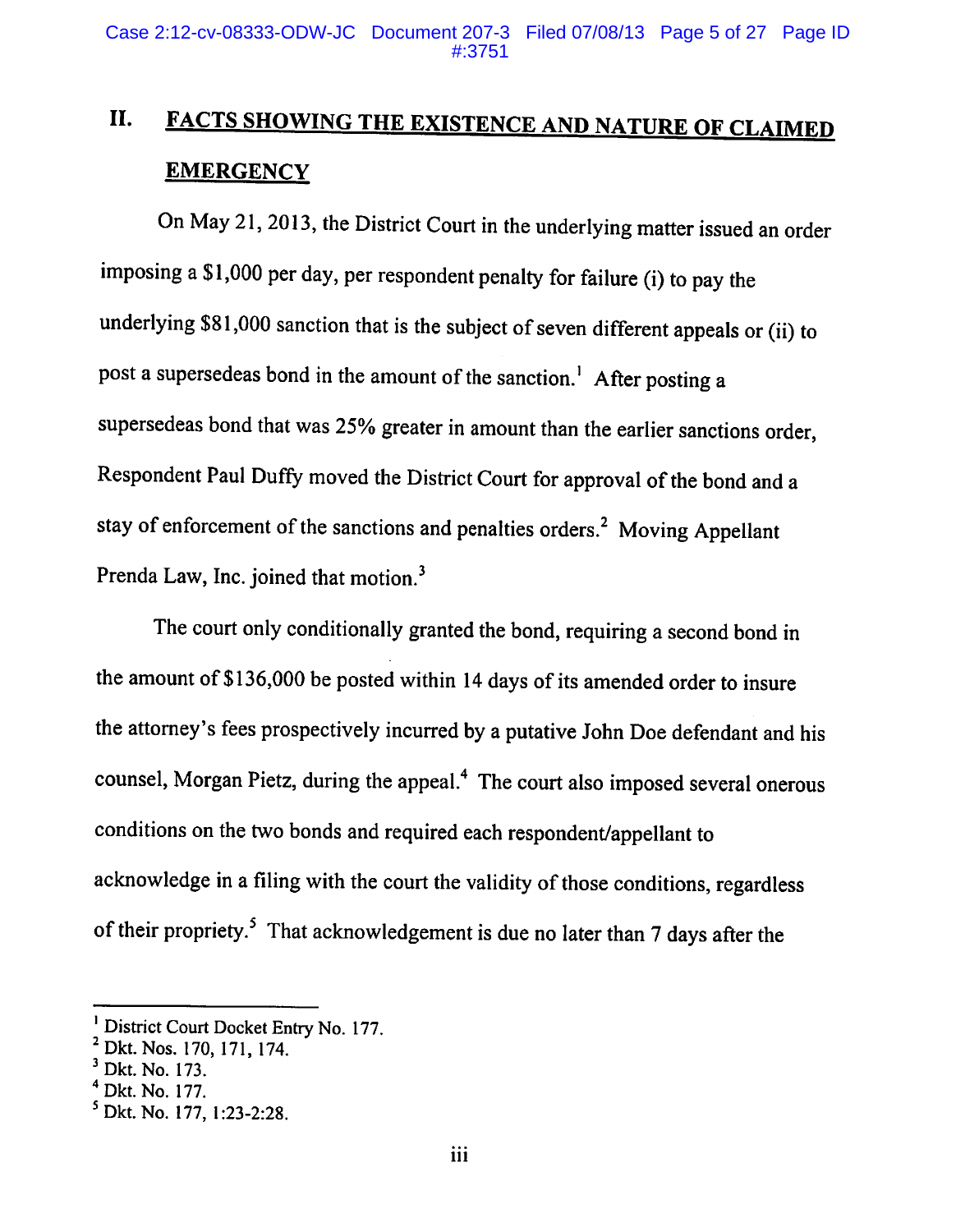# Case 2:12-cv-08333-ODW-JC Document 207-3 Filed 07/08/13 Page 6 of 27 Page ID

court's issuance of the amended order conditionally granting Duffy's motion (June 11, 2013). Attendant to these deadlines was a promise by the court to impose additional sanctions if the respondents did not comply with the amended order.<sup>6</sup>

Prenda Law, Inc. believes the District Court's requirement for a second bond and the further imposition of unnecessary, but onerous bond conditions are unsupported by any legal authority and has appealed the order. Yet, if Prenda Law fails to comply with the order, it will in all likelihood lose its ability to appeal what it believes to be serious violations of its Due Process rights. This is due to a lack of resources by which to fund another bond, while paying for legal representation in the underlying appeal. Further, the District Court has shown its willingness to severely punish the respondents for failure to conform to the court's orders; therefore, Prenda Law, Inc. requests the Appellate Court to issue a remedial order by June 18, 2013, staying enforcement of the District Court's June 11, 2013, amended order conditionally granting Respondent Duffy's motion for approval of the supersedeas bond. Prenda Law, Inc. thereafter requests this Court to either vacate in its entirety or modify by June 25, 2013, the amended order, pursuant to the facts and legal authorities provided in this emergency motion. The requested resolution date constitutes the 14-day deadline by which Respondents are to post the mandated second bond.

<sup>&</sup>lt;sup>6</sup> Dkt. No. 177, 2:15-19, 25-28.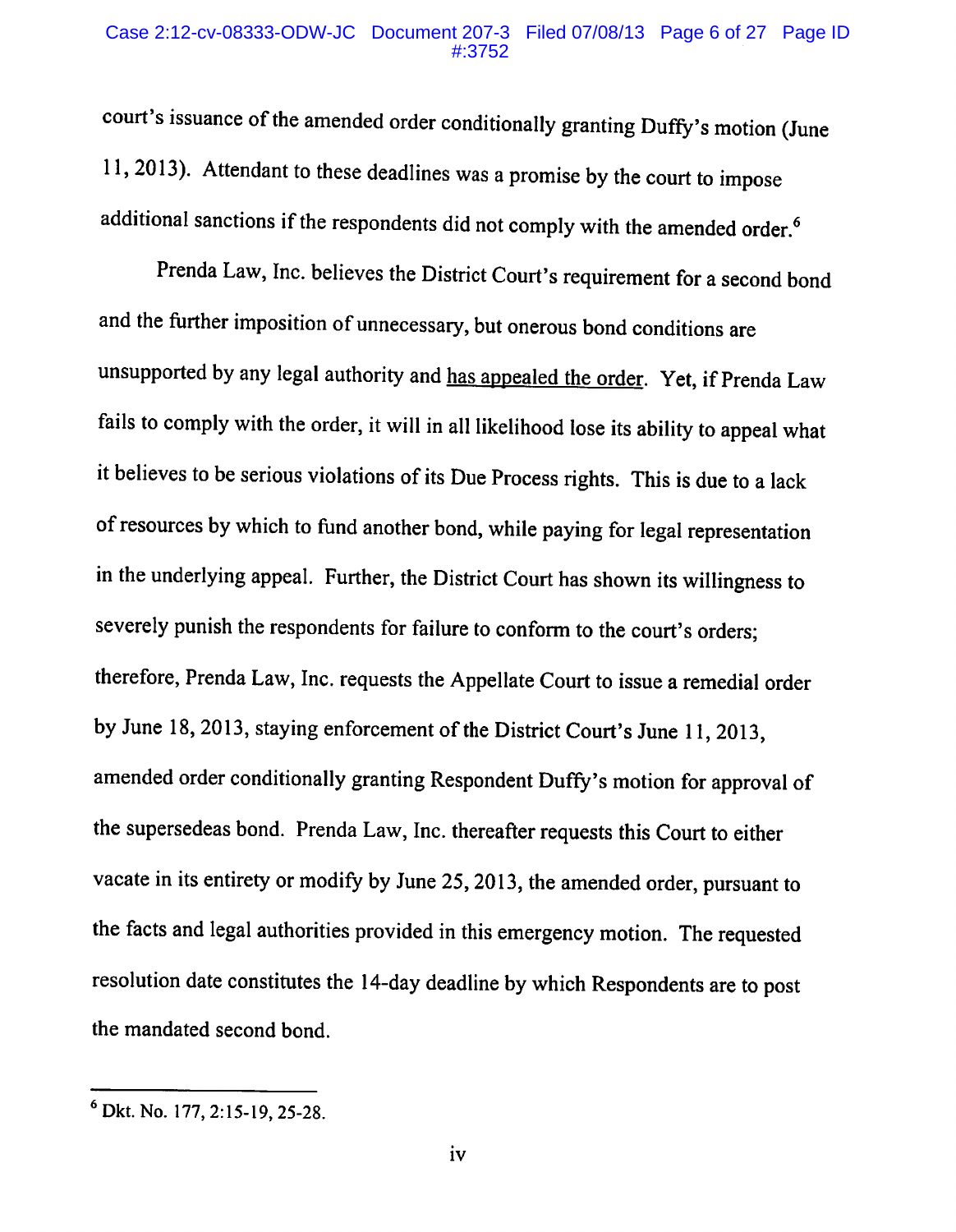### III. **NOTIFICATION REGARDING SERVICE OF MOTION**

On June 11, 2013, counsel for Movant/Appellant Prenda Law, Inc. e-mailed all interested parties and their counsel of record to disclose its intent to file an appeal to the subject amended order and this emergency motion regarding same. The subject matter of the motion and the relief requested was communicated, and on June 11, 2013, putative appellee John Doe, through its counsel, Morgan Pietz, communicated its opposition to the proposed motion. Counsel for Prenda Law, Inc. e-mailed copies of the initial draft of this Motion to all interested parties and their counsel of record on June 14, 2013, at approximately 10:00 a.m.

Counsel for all Appellants and other interested parties will be served with the executed version of the emergency motion by email prior to filing and also via ECF when the motion is filed.

Movant/Appellant Prenda Law, Inc. has also notified the Clerk and Motions Unit of the Ninth Circuit of the pending motion via telephone on June 12, 2013.

### **Klinedinst PC**

DATED: June 14, 2013

By: /s/ Heather L. Rosing Heather L. Rosing David M. Majchrzak Philip W. Vineyard Attorneys for Specially Appearing for PRENDA LAW, INC.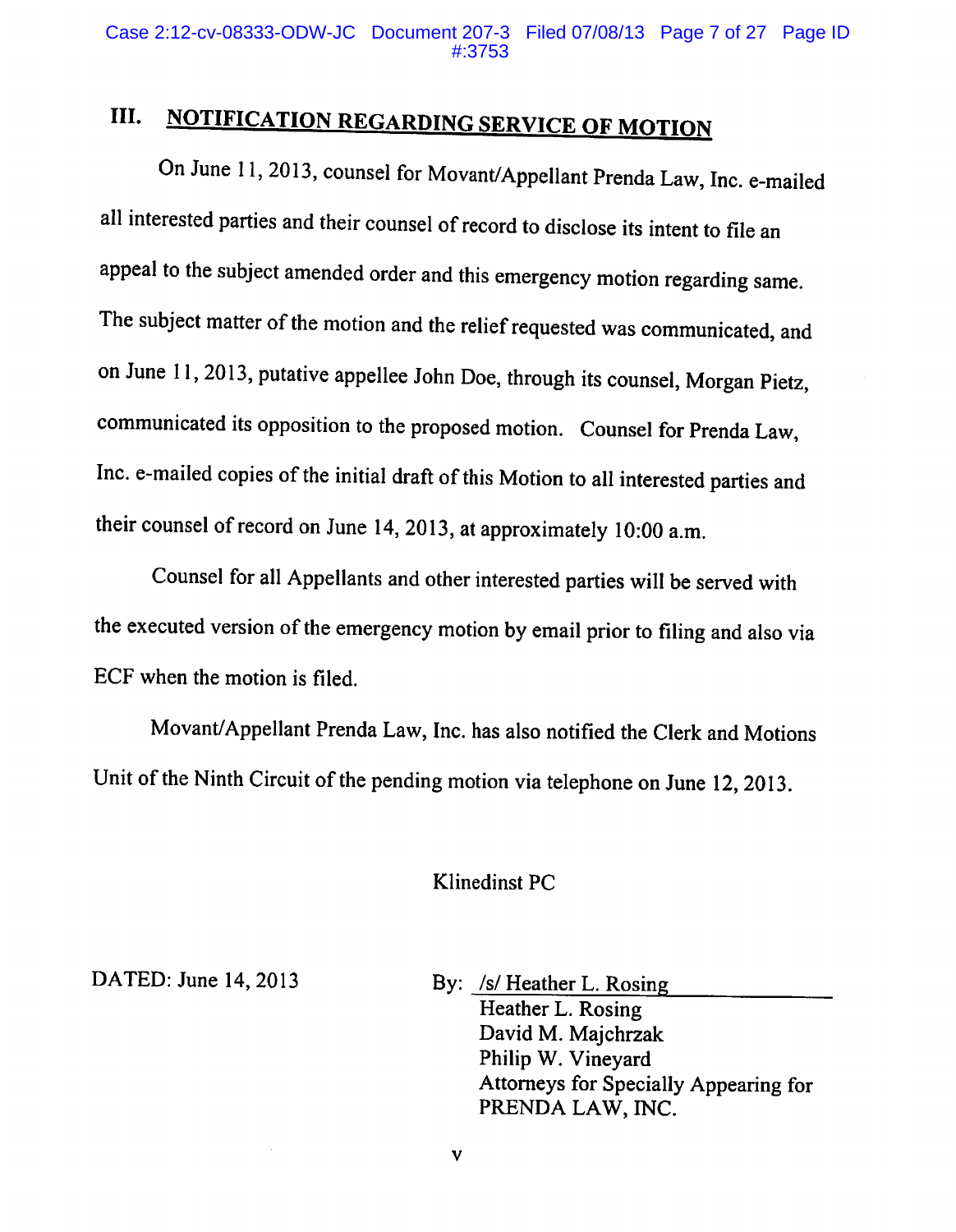## **MEMORANDUM OF POINTS AND AUTHORITIES IN SUPPORT OF** PRENDA LAW, INC.'S EMERGENCY MOTION

### RELIEF SOUGHT IN THE APPELLATE COURT I.

Respondent Prenda Law, Inc. ("Prenda Law") has appealed an amended order from the underlying district court requiring a second bond in the amount of \$135,933.66 (the "Bond Order") as a pre-condition to Prenda Law's continued appeal of an unlawful \$81,000 sanctions order earlier issued by the District Court. The new bond is over and above a conditionally approved supersedeas bond in the amount of \$101,650 posted in satisfaction of the \$81,000 sanctions order. The Bond Order also promises additional sanctions if the second bond is not posted within 14 days of the subject order or if the sanctioned parties do not acknowledge within 7 days of the Bond Order the validity of the onerous conditions imposed on both bonds by the District Court. Therefore, Prenda Law is forced to move the Appellate Court on an emergency basis for remedy, which includes at the Court's discretion the following:

- 1. An order vacating the Bond Order in its entirety;
- 2. An order modifying the Bond Order by which the many onerous conditions to bond approval are removed and the amount of the second bond is reduced to reflect the removal of any putative appellees' prospective attorneys' fees as a consideration of the bond amount;
- 3. An order (i) consolidating Prenda Law's appeal of the Bond Order with the underlying appeal of the \$81,000 sanctions order; and/or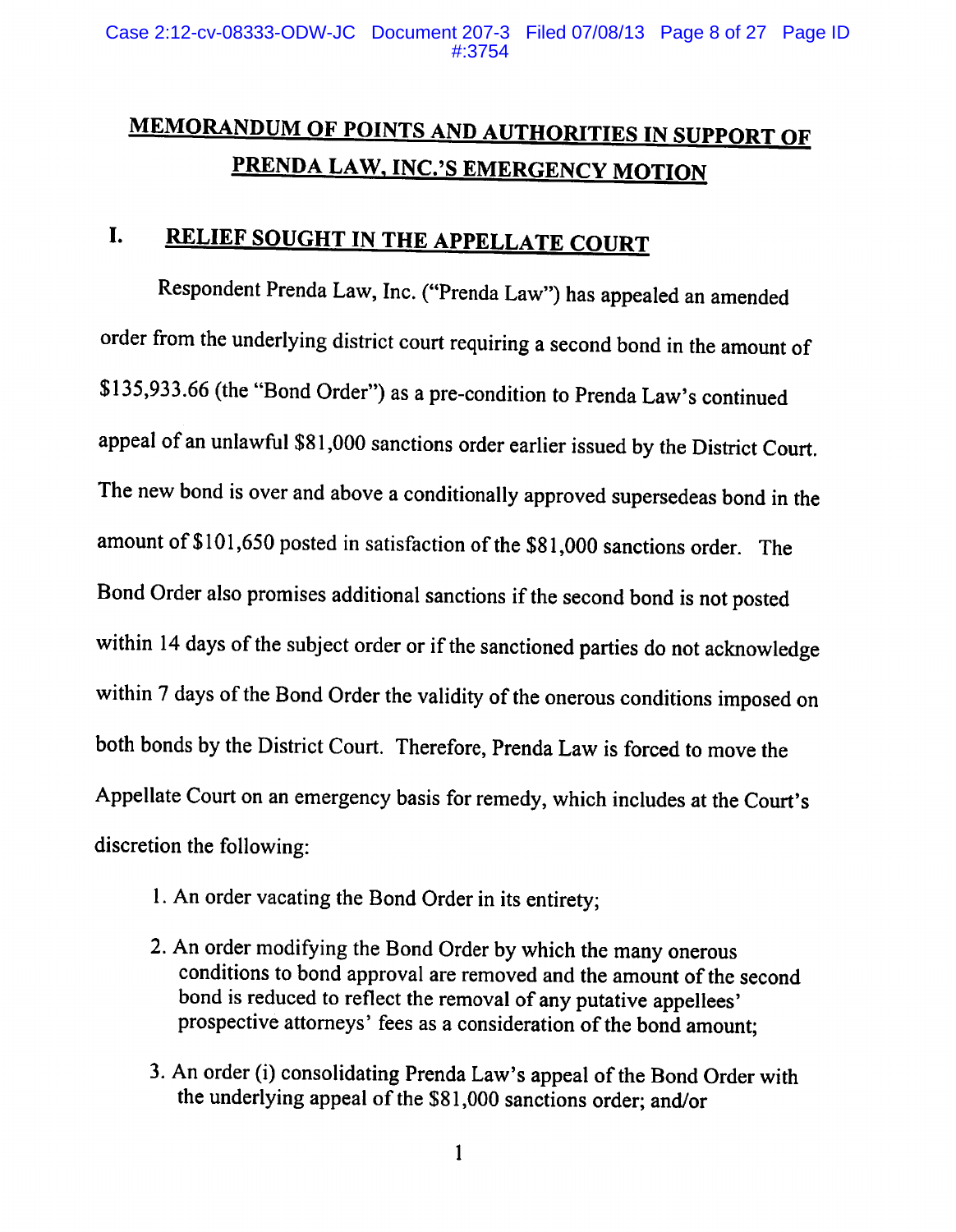## 4. An order staying enforcement of the Bond Order pending resolution of this Motion or the consolidated appeal.

The bases for this Motion are the immediate harm to come to Prenda Law if it does not comply with the Bond Order and the District Court's erroneous reference to the Copyright Act as a legal basis for including within the bonds any putative appellee's attorneys' fees incurred during Prenda Law's appeal of the underlying \$81,000 sanctions order.

#### II. **SUMMARY OF RELEVANT FACTS**

Prenda Law, through its local "of counsel," Brett Gibbs, was attorney of record for Plaintiff Ingenuity 13, LLC in the underlying copyright infringement action entitled Ingenuity 13, LLC v. John Doe, assigned case number 2:12-cv-08333 by the United States District Court for the Central District of California. The lawsuit was originally filed on September 27, 2012, but later voluntarily dismissed without prejudice by the plaintiff on January 28, 2013, pursuant to Federal Rule of Civil Procedure ("FRCP"), Rule 41(a)(1).<sup>7</sup>

On February 7, 2013, Judge Otis Wright of the Central District issued an order to show cause ("OSC") against Gibbs regarding sanctions for FRCP Rule 11 and Local Rule 83-3 violations.<sup>8</sup> The OSC expressly stated that criminal sanctions, including financial penalties and incarceration, were available punishments if the

<sup>&</sup>lt;sup>7</sup> Docket Entry Numbers ("Dkt No.") 1, 43.

 $8$  Dkt. No. 48.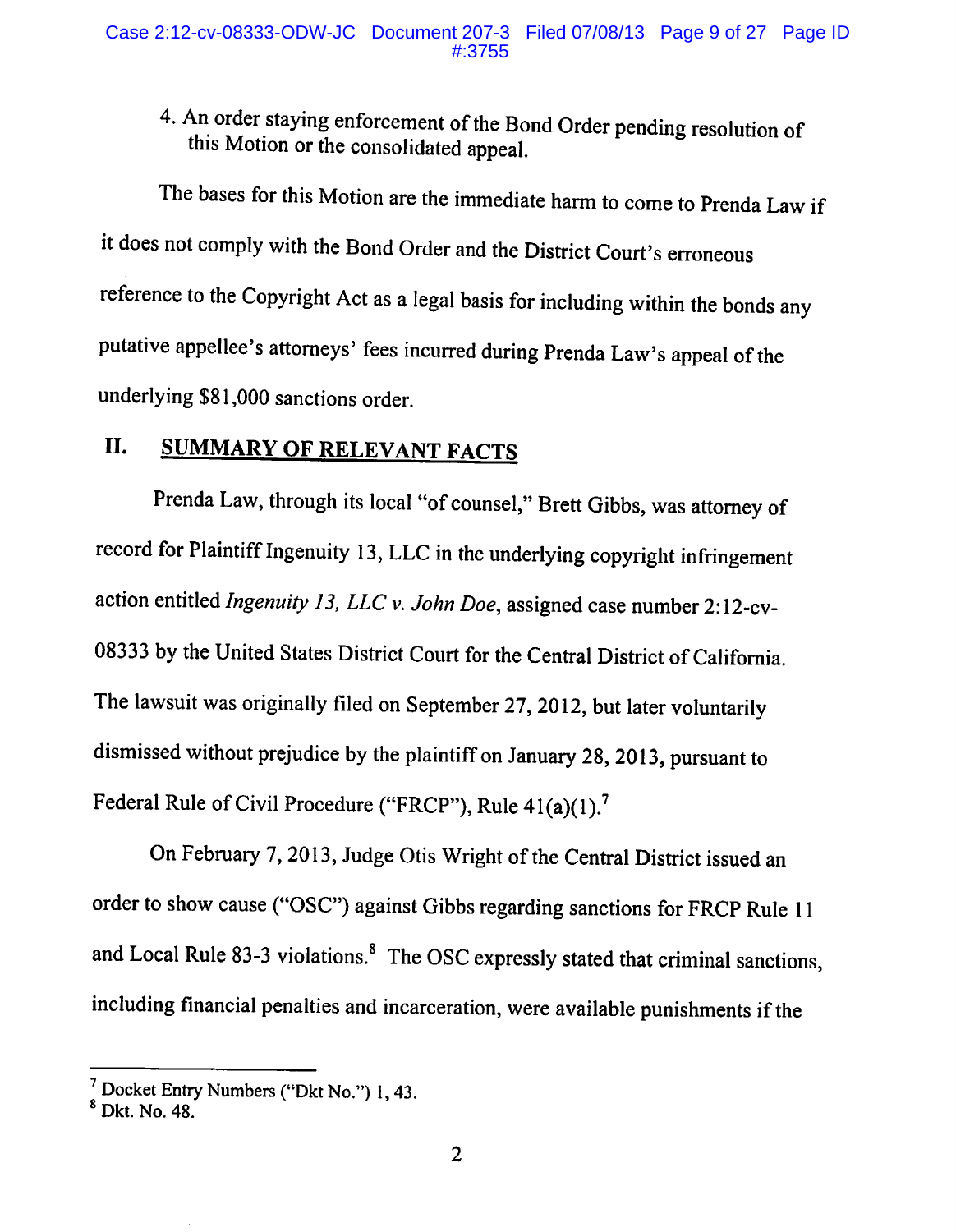court determined Gibbs had violated Rule 11 and Local Rule 83-3.9 The order also stated that Gibbs faced automatic sanctions and the issuance of a bench warrant if he failed to appear. Gibbs and Morgan Pietz, an attorney for a purported John Doe defendant who had yet to be named to any complaint, filed numerous declarations and briefs in response to the District Court's OSC.<sup>10</sup>

The submissions filed by Gibbs and Pietz resulted in a March 5, 2013, order from the District Court directing several out-of-state witnesses to appear at the OSC hearing scheduled for March 11, 2013.<sup>11</sup> Those witnesses, many of whom were alleged to have ties to the underlying plaintiffs or Prenda Law, objected on the bases of lack of jurisdiction and unreasonable notice, but made themselves available to the court via telephone.<sup>12</sup> The hearing took more than two hours and included extensive examination and cross-examination of witnesses by counsel and the court, the submission of evidence, and oral argument.<sup>13</sup> Although the out-ofstate witnesses were available by phone, the court did not attempt to speak to them and did not let their specially appearing counsel participate in the OSC hearing.<sup>14</sup>

On March 14, 2013, the District Court amended its February 7, 2013, OSC to expressly include, relevant to this motion, Prenda Law and Paul Duffy as parties

 $^{9}$  Dkt. No. 48, 10:27-28; 11:1-4.

<sup>&</sup>lt;sup>10</sup> Dkt. Nos. 49-55; 58-64.

<sup>&</sup>lt;sup>11</sup> Dkt. No. 66.

<sup>&</sup>lt;sup>12</sup> Dkt. Nos. 81-85; 93 at 20:8-25; 21:1-2.

 $^{13}$  See generally Dkt. No. 93.

<sup>&</sup>lt;sup>14</sup> Dkt. No. 93, 6:15-25; 7:1-7.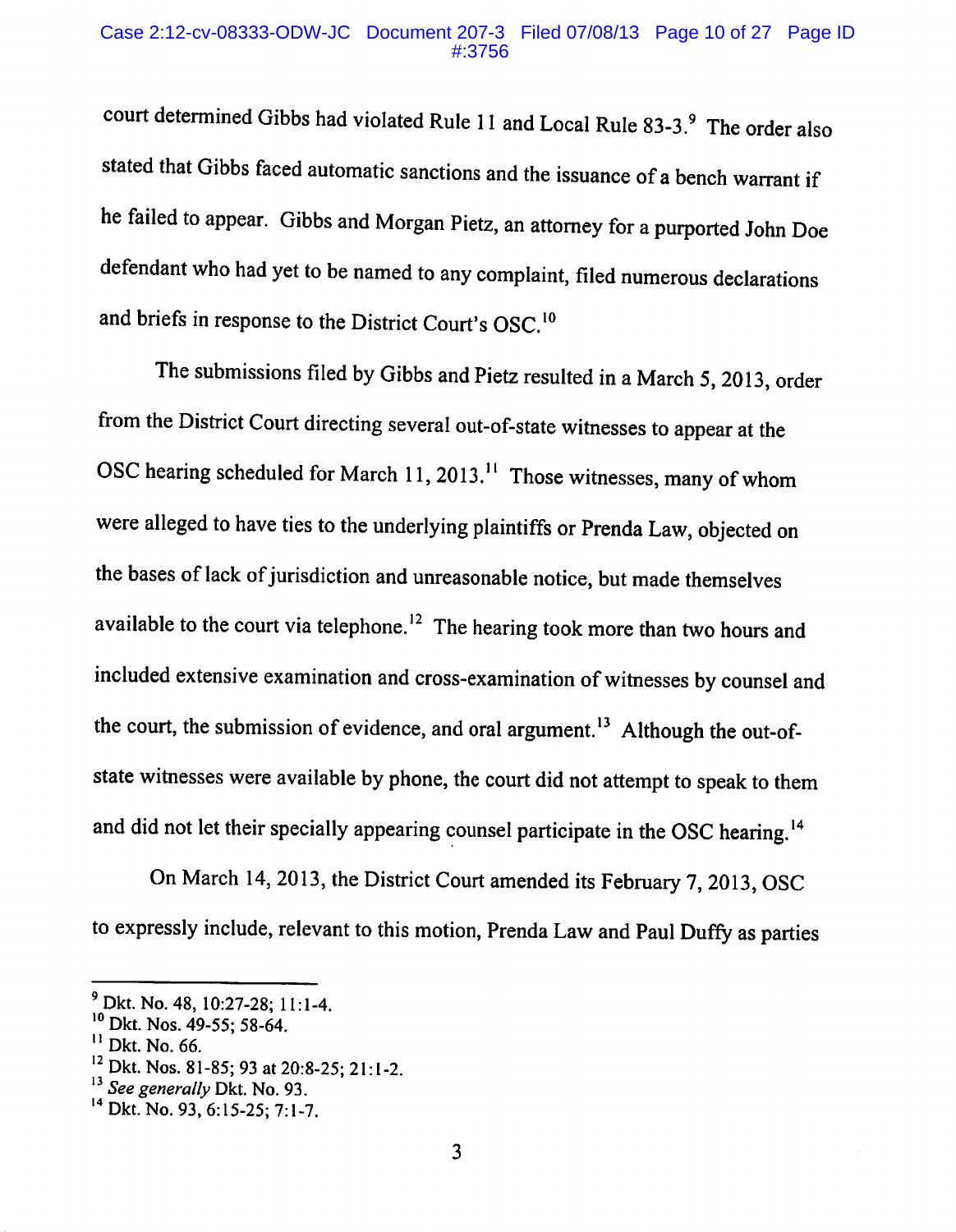subject to the proposed sanctions found in the court's February 7, 2013, OSC.<sup>15</sup> The District Court thereafter scheduled a second OSC hearing and ordered the outof-state respondents to appear at that hearing.<sup>16</sup> From the very beginning of the hearing, the court noted the following:

> It should be clear by now that this court's focus has now shifted dramatically from the area of protecting intellectual property rights to attorney misconduct [sic] such misconduct which I think brings discredit to the profession. That is much more of a concern now to the court than what this litigation initially was about.<sup>17</sup>

The summoned respondents specially appeared at the hearing under objection and thereafter invoked their Fifth Amendment right against selfincrimination – all based on the court's suggestion that a fraud had been perpetrated against the court and that incarceration was a potential result of the OSC proceedings.<sup>18</sup> The invocation of the Fifth resulted in the court ending the hearing within 12 minutes of its start and precluded the type of witness examination and argument that had occurred at the earlier March 11 hearing. When Prenda Law's and Duffy's counsel suggested that she had roughly twenty-

<sup>&</sup>lt;sup>15</sup> Dkt. No. 86.

<sup>&</sup>lt;sup>16</sup> Dkt. No. 86, 2:22-28; 3:1-9.

<sup>&</sup>lt;sup>17</sup> Dkt. No. 86, 6:13-18.

<sup>&</sup>lt;sup>18</sup> Dkt. No. 86, 7:3-9:20.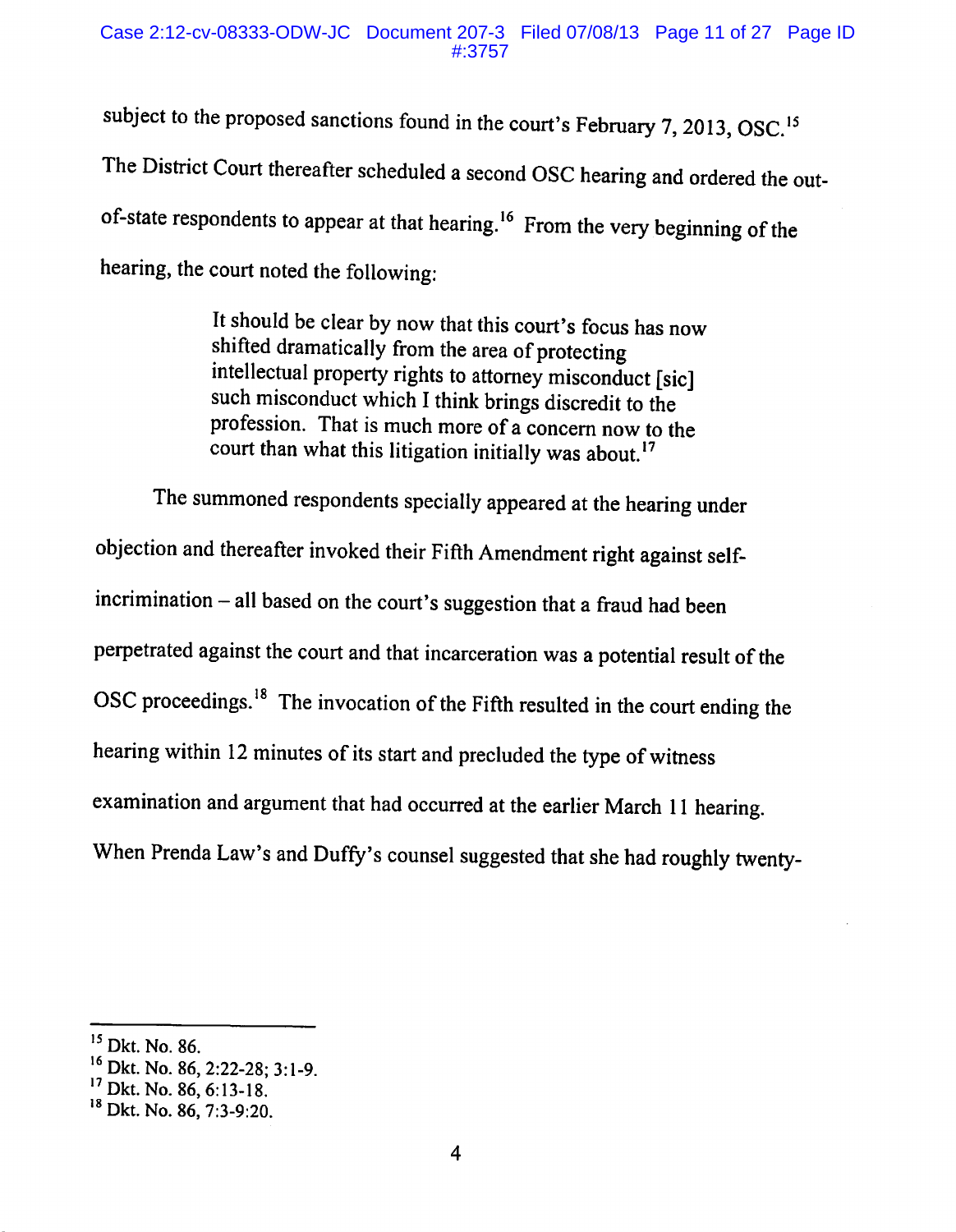### Case 2:12-cv-08333-ODW-JC Document 207-3 Filed 07/08/13 Page 12 of 27 Page ID #:3758

five minutes of legal arguments and evidentiary objections to make, the court instructed counsel to put them in a brief.<sup>19</sup>

Counsel for Prenda Law and Duffy in fact filed their legal arguments and later submitted (i) a reply to an opposing brief filed by Pietz and (ii) objections to Pietz's proffered evidence.<sup>20</sup> Thereafter, on May 6, 2013, the District Court issued its findings of fact and order imposing sanctions upon Prenda Law and Duffy, among others.<sup>21</sup> The court, pursuant to its inherent powers described in the Central District's Local Rule 83, imposed sanctions in the form of attorneys' fees claimed by Pietz for the defense of his purported John Doe client, but moreso for his work in assisting the court in its investigation of the sanctioned respondents.<sup>22</sup> The court then doubled the sanctions in a punitive measure, noting in a footnote that the  $amount - just over $81,000 - was calculated to fall "just below the cost of an"$ effective appeal," a sort of "gotcha" inside joke for the sanctioned respondents who had used similar verbiage in settlement demands in the underlying copyright infringement actions.<sup>23</sup> Nowhere did the District Court make reference to the Copyright Act in the issuance of the attorneys' fees-based sanction.

<sup>&</sup>lt;sup>19</sup> Dkt. No. 86, 8:20-10:13; 12:17-13:9.

<sup>&</sup>lt;sup>20</sup> DKt. Nos. 108, 117, 120, and 127.

<sup>&</sup>lt;sup>21</sup> Dkt. No. 130.

 $^{22}$  Dkt. No. 130, 3:13-18; 6:1-8; 10:1-13.

<sup>&</sup>lt;sup>23</sup> Dkt. No. 130, 10:13-17.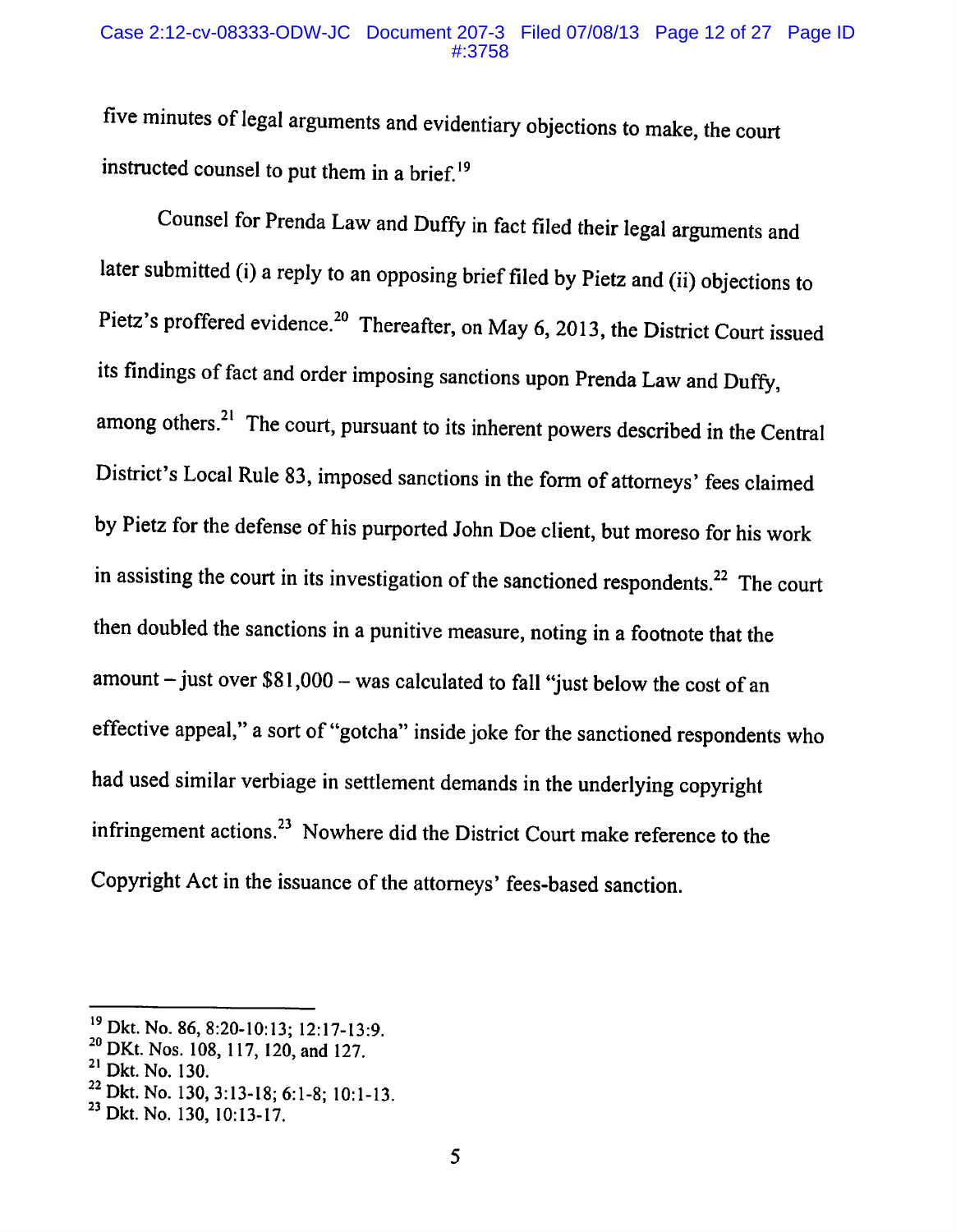### Case 2:12-cv-08333-ODW-JC Document 207-3 Filed 07/08/13 Page 13 of 27 Page ID #:3759

The court made the sanction a joint and several obligation and ordered the amount to be paid to Pietz within 14 days of the order.<sup>24</sup> Prior to the deadline, several of the sanctioned respondents, including Prenda Law, filed Notices of Appeal.<sup>25</sup> Prenda Law went one step further and filed an application with the District Court requesting stay of enforcement of the sanctions order pending resolution of the appeal.<sup>26</sup> The court denied the application on May 21, 2013, and thereafter imposed a \$1,000 per day, per respondent penalty for each day beyond May 20, 2013, that the respondents failed to pay the sanction award or submit for approval a supersedeas bond in the amount of the court-ordered sanctions.<sup>27</sup> The bond was filed with the court on May 22, 2013, and Duffy filed a motion seeking the bond's approval and a stay of enforcement of the earlier orders imposing the sanctions and the penalties.<sup>28</sup> Prenda Law joined Duffy's motion.<sup>29</sup>

Duffy's motion garnered an opposition from Pietz, who argued that he was entitled to an Federal Rule of Appellate Procedure ("FRAP"), Rule 7 bond that covered not only \$5,000 in prospective appellate costs, but also \$135,000 in prospective attorneys' fees for the appeal.<sup>30</sup> Pietz also argued that several other conditions should be imposed prior to approval of the original bond, such as

<sup>&</sup>lt;sup>24</sup> Dkt. No. 130, 10:15-17; 11:10-12.

<sup>&</sup>lt;sup>25</sup> Dkt. Nos. 140, 149, 153-157.

<sup>&</sup>lt;sup>26</sup> Dkt. No. 157.

<sup>&</sup>lt;sup>27</sup> Dkt. No. 164, 2:4-5, 6-13.

<sup>&</sup>lt;sup>28</sup> Dkt. No. 170, 171, 174.

<sup>&</sup>lt;sup>29</sup> Dkt. No. 173.

<sup>&</sup>lt;sup>30</sup> Dkt. No. 175, 8:23-27; 9:1-5.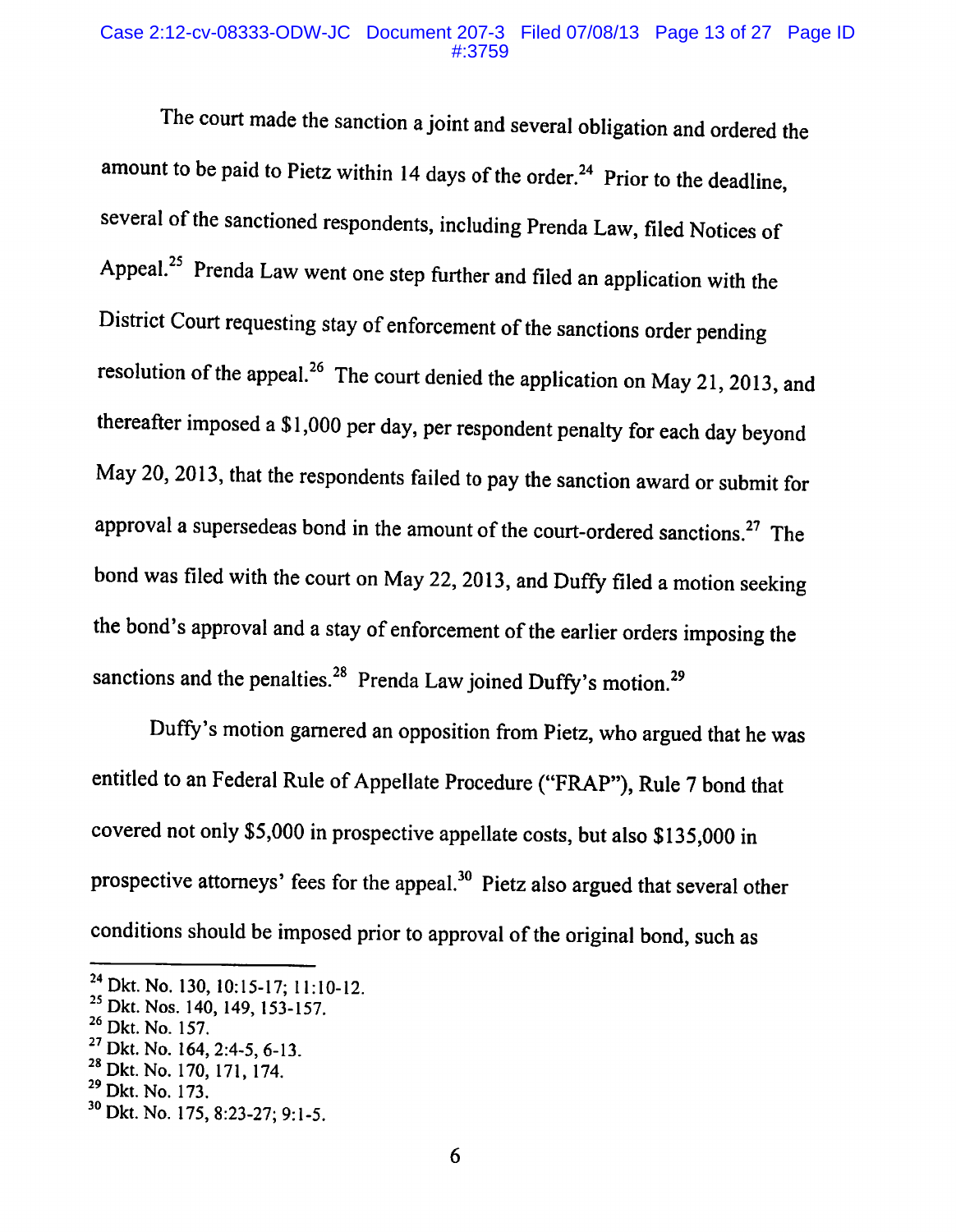### Case 2:12-cv-08333-ODW-JC Document 207-3 Filed 07/08/13 Page 14 of 27 Page ID  $\#3760$

permitting him to execute on the bond if any one respondent failed to successfully appeal the court's sanctions order; that the bond not be subject to a Bankruptcy Court's jurisdiction; and that each insured appellant sign off on the bond and the extra conditions imposed by the District Court.<sup>31</sup> To this effect, Pietz filed a proposed order granting his client all of the conditions for which Pietz argued.<sup>32</sup>

The District Court signed Pietz's proposed order without permitting Duffy or Prenda Law an opportunity to rebut Pietz's erroneous legal arguments either by way of reply brief or oral argument.<sup>33</sup> Further, the District Court ordered Prenda Law and the other bonded respondents to file within seven days of the court's order acknowledgements of the validity of the conditions imposed by the court on each bond and to post within 14 days a second bond in the amount of just over \$136,000, ostensibly to cover Pietz's prospective appellate fees and costs.<sup>34</sup> In imposing the requirement of a second bond, the court expressly cited to the Copyright Act as its legal basis.<sup>35</sup> In imposing these requirements, the court also promised to impose further sanctions if the parties did not comply with the order.<sup>36</sup>

<sup>35</sup> Dkt. No. 177, 2:20-25.

<sup>&</sup>lt;sup>31</sup> Dkt. No. 175, 8:10-15; 9:6-28; 10:1-23.

 $32$  Dkt. No. 175, Attachment #3.

<sup>&</sup>lt;sup>33</sup> Dkt. Nos. 176, 177.

<sup>&</sup>lt;sup>34</sup> Dkt. No. 177, 1:23-2:28.

<sup>&</sup>lt;sup>36</sup> Dkt. No. 177, 2:15-19, 25-28.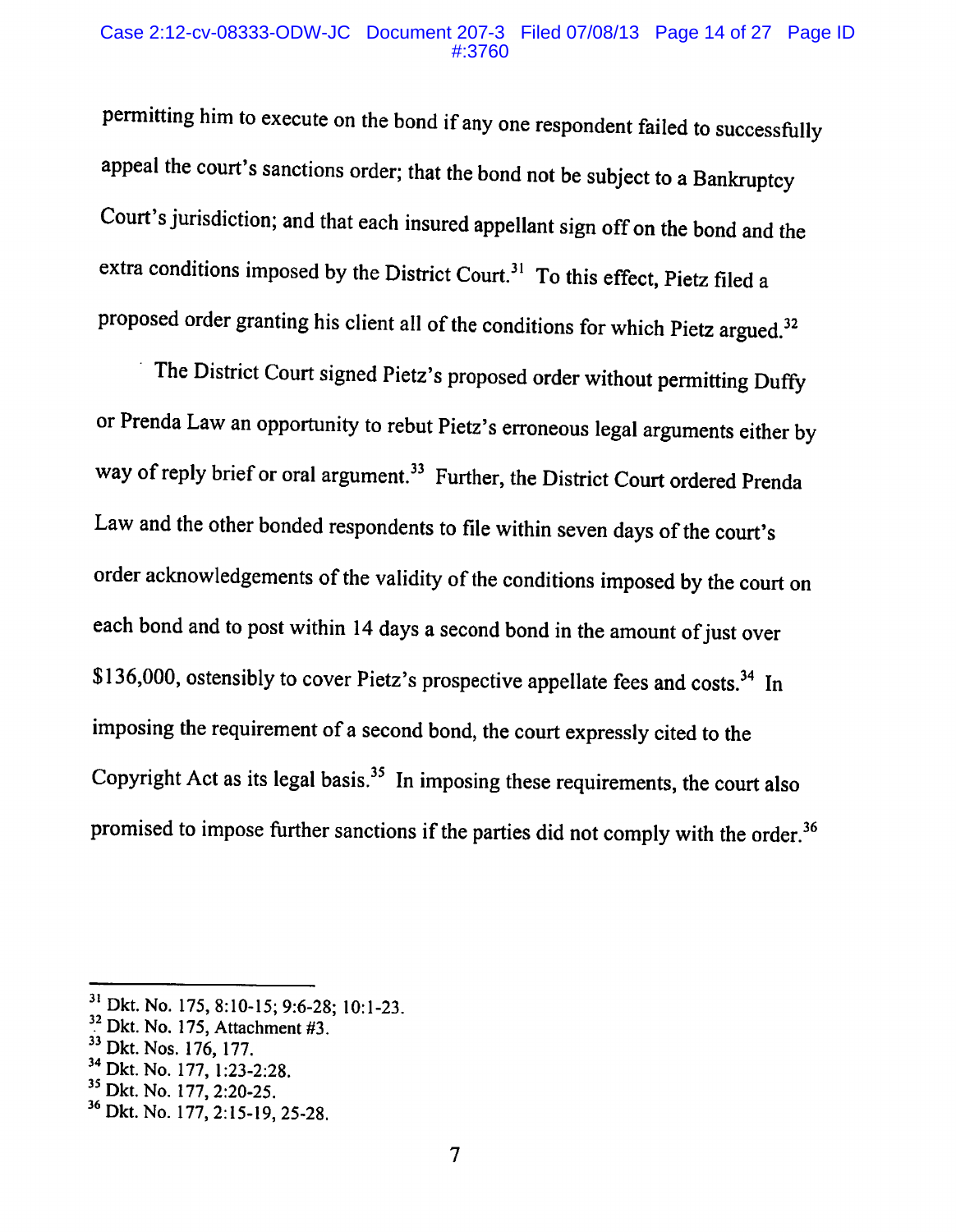Case 2:12-cv-08333-ODW-JC Document 207-3 Filed 07/08/13 Page 15 of 27 Page ID

#### III. **LEGAL ARGUMENT**

#### **Standard of Review** A.

Normally, a district court's setting of a bond amount and its award of attorneys' fees are reviewed for an abuse of discretion. Azizian v. Federated Dep't Stores, Inc., 499 F.3d 950, 955 (9<sup>th</sup> Cir. 2007). However, the legal basis by which a district court sets a bond amount or awards attorneys' fees is reviewed de novo by the appellate courts. Id. Prenda Law asserts that the District Court failed to abide by applicable legal authorities dictating that it could not consider the putative John Doe's future attorneys' fees incurred for the appeal as a basis of calculating the second bond's amount. Prenda Law also asserts that the District Court had no legal basis – and, indeed, did not cite to any – permitting it to impose the numerous onerous conditions on the approval of the bonds.

## **B.** The District Court Had No Legal Basis By WhichTo Impose A Bond To Insure John Doe's Attorneys' Fees Incurred During **Prenda Law's Appeal**

FRAP Rule 7 permits a district court to require an appellant "to file a bond or provide other security in any form and amount necessary to ensure payment of costs on appeal." In the Ninth Circuit, "costs on appeal" include an appellee's prospective attorneys' fees incurred in the appeal if an *applicable* fee-shifting statute grants such relief. See Azizian, 499 F.3d at 958 ("[T]he term 'costs on

8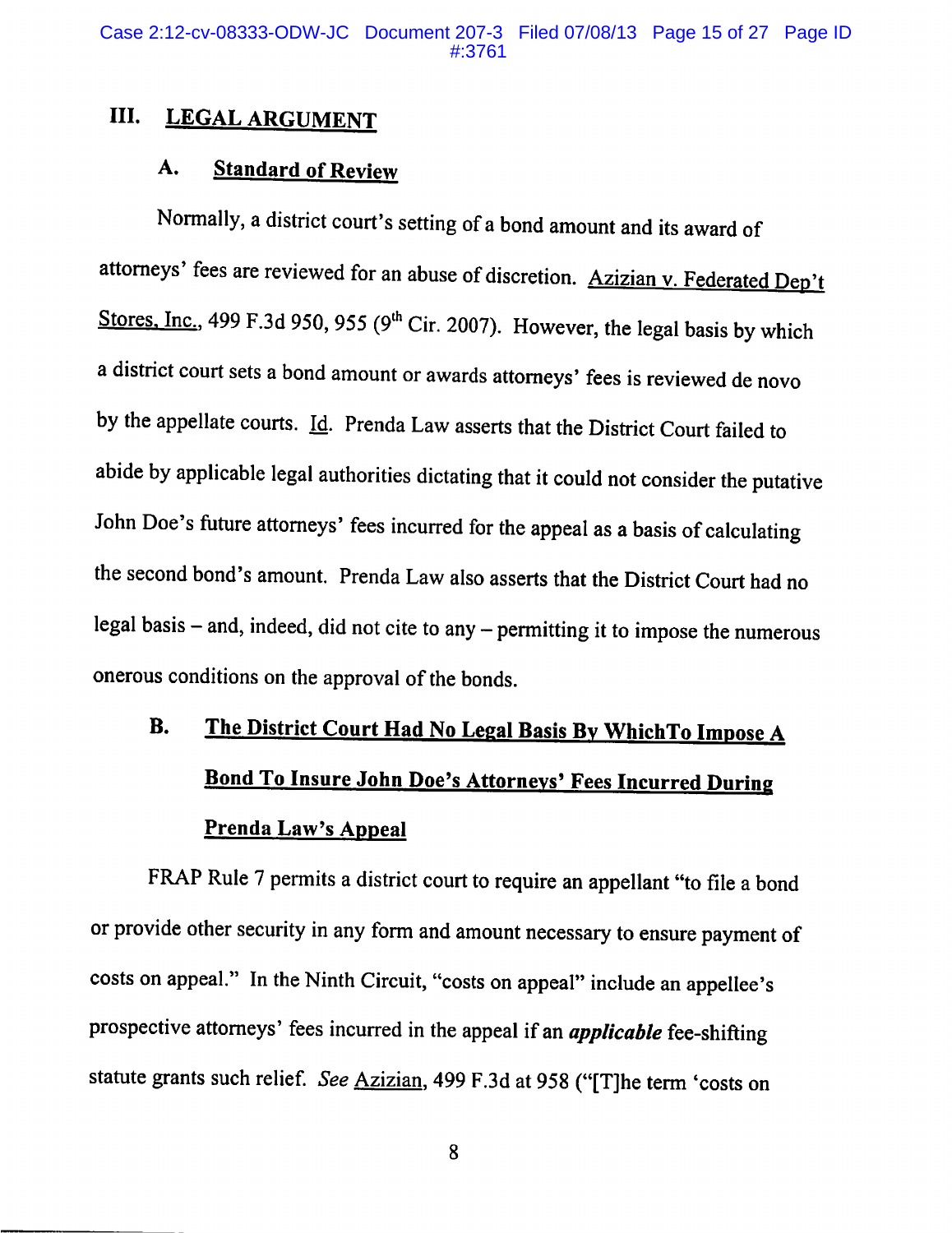### Case 2:12-cv-08333-ODW-JC Document 207-3 Filed 07/08/13 Page 16 of 27 Page ID  $\#3762$

appeal' in Rule 7 includes all expenses defined as 'costs' by an applicable feeshifting statute, including attorney's fees."). The Azizian court affirmatively cited to the 11<sup>th</sup> Circuit case of Young v. New Process Steel, LP, 419 F.3d 1201, 1204  $(11<sup>th</sup>$  Cir. 2005), in which the 11<sup>th</sup> Circuit held that district courts "must look beyond the mere fact that a fee-shifting provision defines attorney's fees as costs, to whether the statute could actually support an award of fees to the appellees." *Azizian*, 499 F.3d at 958.

Pietz and the District Court cited to the Copyright Act and its prevailing party attorneys' fees provision as the legal basis by which the putative John Doe's prospective attorneys' fees were to be insured. See 17 U.S.C. §505. However, there are three reasons why such reliance is wrong:

- 1.) Plaintiff Ingenuity 13, LLC dismissed without prejudice the underlying copyright infringement action pursuant to FRCP  $41(a)(1)$ , thereby immediately removing the District Court's jurisdiction to determine the merits of the case and, thus, a prevailing party.
- 2.) Pietz's alleged client, an unnamed John Doe defendant, never appeared in any of the contested lawsuits and therefore cannot be a "prevailing party" for application of 17 U.S.C. section 505.
- 3.) The District Court expressly stated that the \$81,000 awarded to the putative John Doe emanated from the court's inherent authority pursuant to the Central District's Local Rule 83. Laws or rules establishing a court's authority to sanction cannot serve as the necessary "fee-shifting provision" that permits the inclusion of attorneys' fees incurred as an amount insured by an FRAP Rule 7 bond.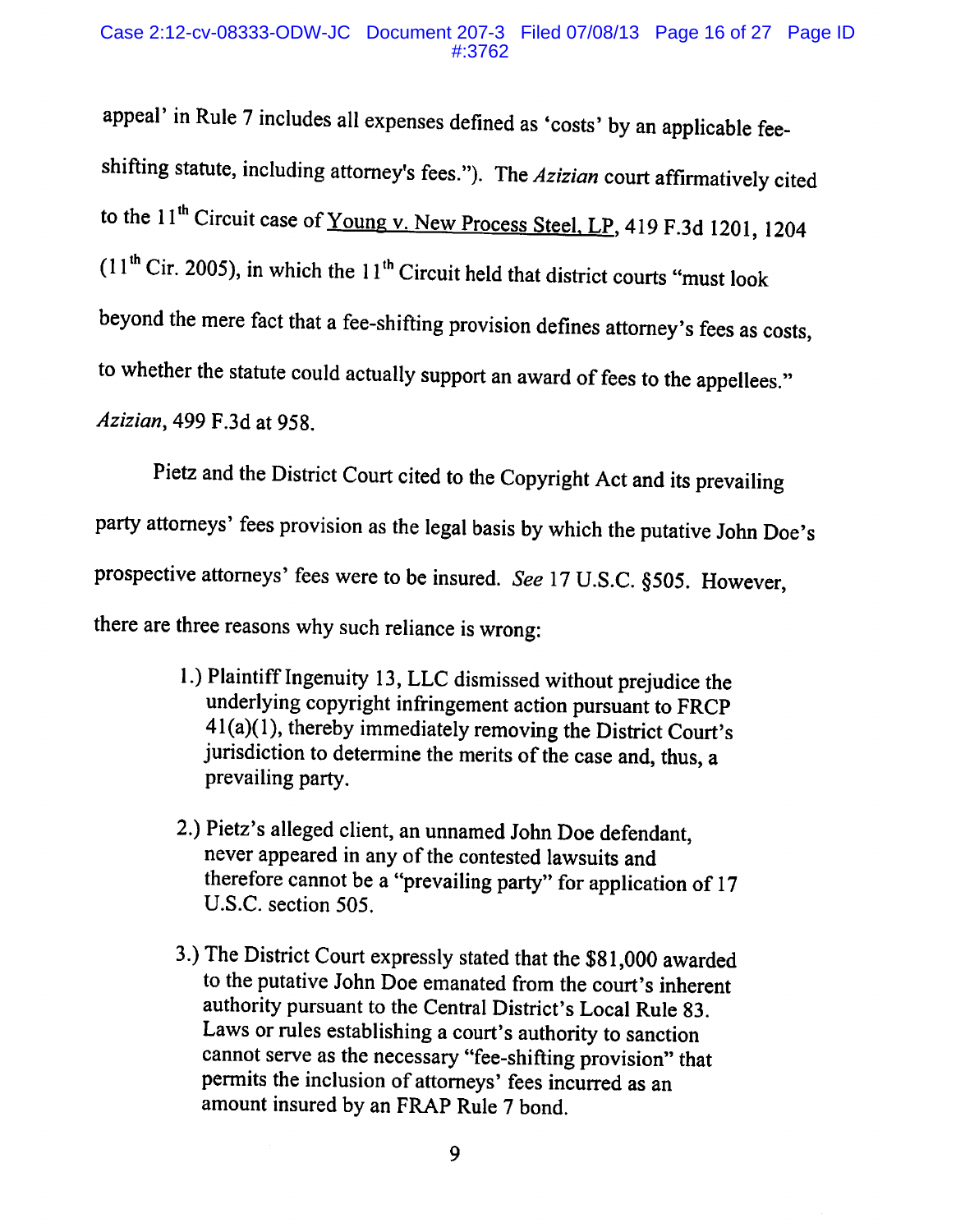## The District Court has no jurisdiction to determine a 1. prevailing party pursuant to the Copyright Act's fee-shifting provision; therefore, John Doe is not entitled to attorneys' fees.

On January 28, 2013, nine days before the Court issued its OSC regarding sanctions for Rule 11 and Local Rule 83-3 violations, plaintiff Ingenuity 13, LLC filed a voluntary dismissal of the underlying lawsuit without prejudice, pursuant to FRCP Rule  $41(a)(1)$ . The Ninth Circuit has stated that such a dismissal "is effective on filing and no court order is required." Commercial Space Mgmt. Co. v. Boeing Co., 193 F.3d 1074, 1077 (9<sup>th</sup> Cir. 1999) (hereinafter, "Boeing"). Quoting Wilson v. City of San Jose, 111 F.3d 688, 692 (9<sup>th</sup> Cir. 1997), the Boeing court noted the following:

> The filing of a notice of voluntary dismissal with the court automatically terminates the action as to the defendants who are the subjects of the notice. The effect is to leave the parties as though no action had been brought.

Id.

Another case on which Boeing relied - American Soccer Co. v. Score First Enters., 187 F.3d 1108 (9<sup>th</sup> Cir. 1999) (hereinafter, "American Soccer") – is especially apropos for the case at bar. In American Soccer, Plaintiff alleged trademark infringement and unfair competition against Defendant Score First Enterprises. Id. at 1109. Through stipulation, Defendant never responded to the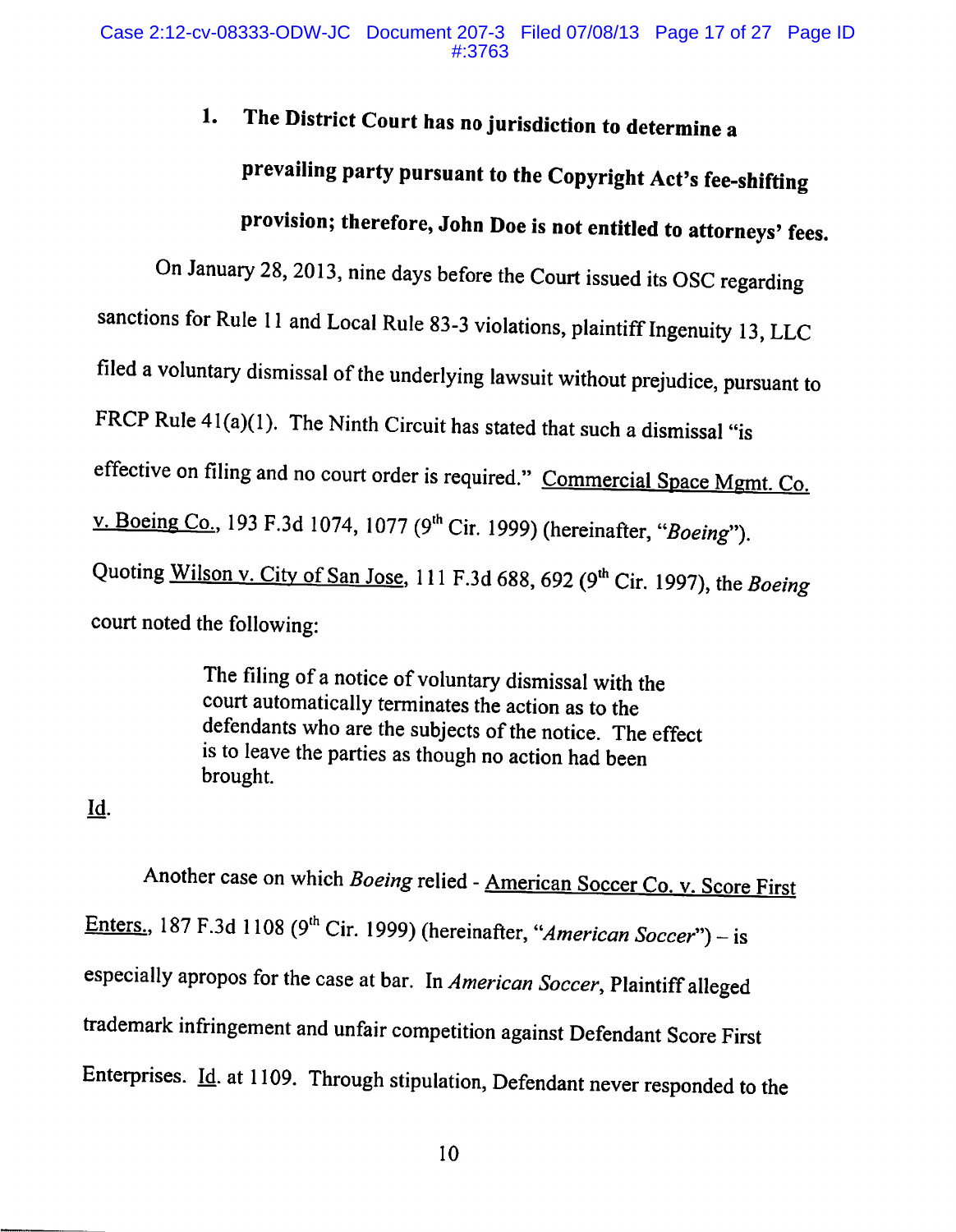### Case 2:12-cv-08333-ODW-JC Document 207-3 Filed 07/08/13 Page 18 of 27 Page ID #:3764

underlying complaint and further never served a motion for summary judgment. Id. However, the district court sua sponte determined that trial of the matter was going to proceed as cross-motions for summary judgment, and after nearly three days of "trial," the district court took the matter under submission.  $\underline{Id}$ . Prior to the court's ruling, Plaintiff filed a notice of voluntary dismissal pursuant to FRCP Rule 41(a). Id. Defendant successfully moved to vacate the voluntary dismissal, resulting in the court vacating the dismissal, entering a dismissal of the case with prejudice, and awarding attorneys' fees to Defendant.<sup>37</sup> Id.

In reversing the district court, the Appellate Court gave a literal interpretation to Rule 41 and ruled that because Defendant had failed to serve an answer or a motion for summary judgment, the voluntary dismissal was valid and removed the district court's jurisdiction to rule on the merits of the case.  $\underline{Id}$ . The facts are the same here. Pietz's client never served an answer or motion for summary judgment to Ingenuity 13, LLC's complaint; therefore, the subsequent Rule 41 Notice of Dismissal removed the District Court's jurisdiction to determine the merits of the underlying copyright action. The District Court simply could not determine a prevailing party for purposes of awarding attorneys' fees. Thus, the Copyright Act is not an *applicable* fee-shifting statute for purposes of imposition of the Rule 7 bond.

<sup>&</sup>lt;sup>37</sup> Prenda Law notes Pietz has recently requested the Distict Court to take such action. Dkt. No. 183, 6:3-9.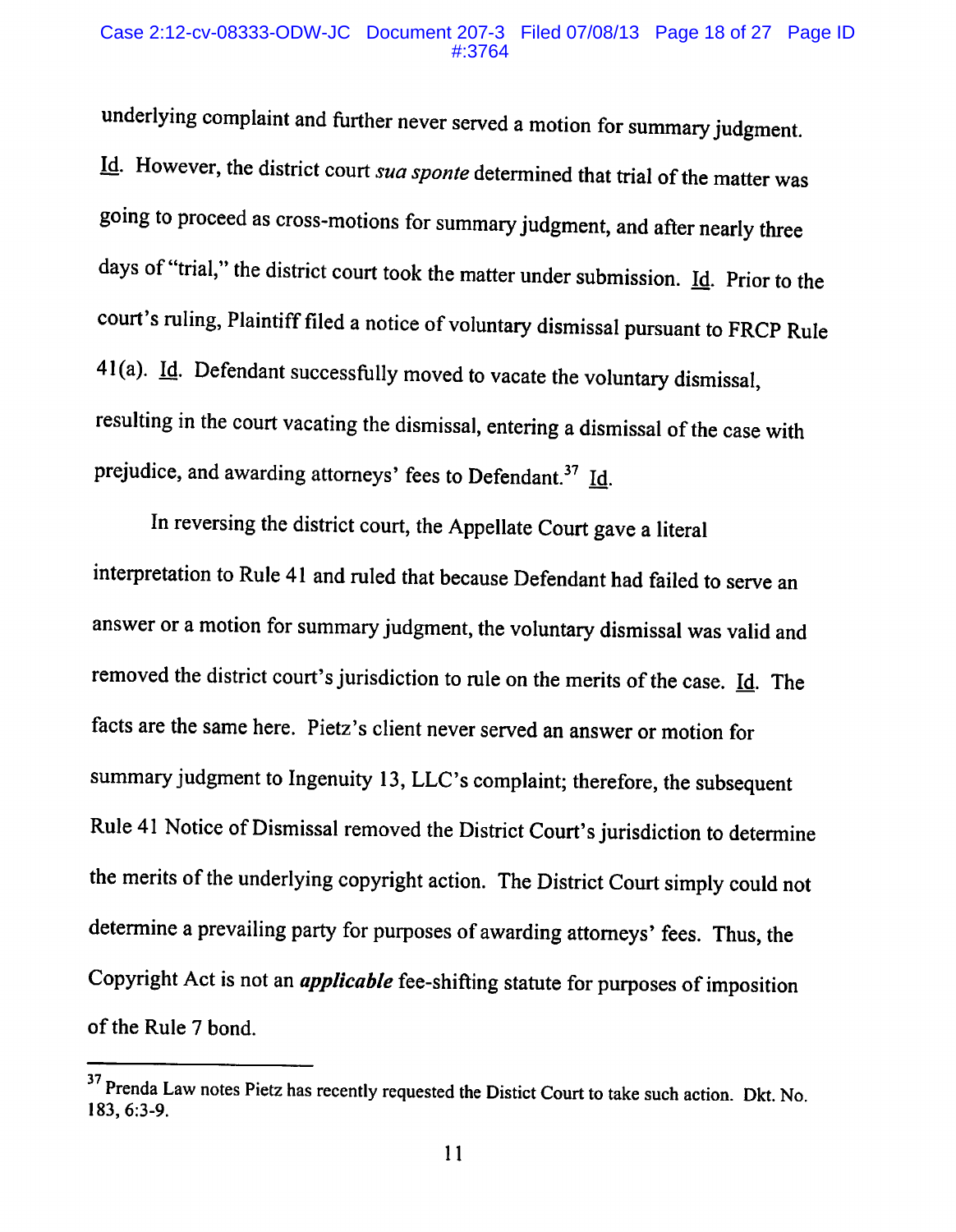## Neither the putative John Doe defendant nor Morgan Pietz  $2.$ have standing to claim prevailing party attorneys' fees.

Related to the District Court's lack of jurisdiction to determine a prevailing party pursuant to the Copyright Act is the lack of putative John Doe's standing to seek prevailing party attorney's fees. Pietz never identified his alleged putative John Doe client during the entirety of the OSC proceedings, but more important is the fact that Plaintiff Ingenuity 13, LLC never formally named Pietz's client to its lawsuit. Therefore, the alleged John Doe defendant was never formally charged with liability or forced to litigate the underlying allegations and cannot now claim attorney's fees pursuant to a statute that he was never alleged to have violated. Because Pietz is at the mercy of his client's lack of standing, he too cannot claim attorneys' fees pursuant to the Copyright Act. See United States ex rel. Virani v. Jerry M. Lewis Truck Parts & Equip., 89 F.3d 574, 577 (9<sup>th</sup> Cir. 1996)(noting the right to demand statutory attorneys' fees is the client's, not the attorney's).

## 3. The District Court on numerous occasions asserted that its sanctions order derived from the court's inherent authority.

Another reason imposition of a second bond is improper lies in the fact that the District Court made numerous proclamations that (i) the original copyright infringement action had changed into an investigation of attorney misconduct and (ii) the \$81,000 sanction was imposed pursuant to the court's inherent authority

12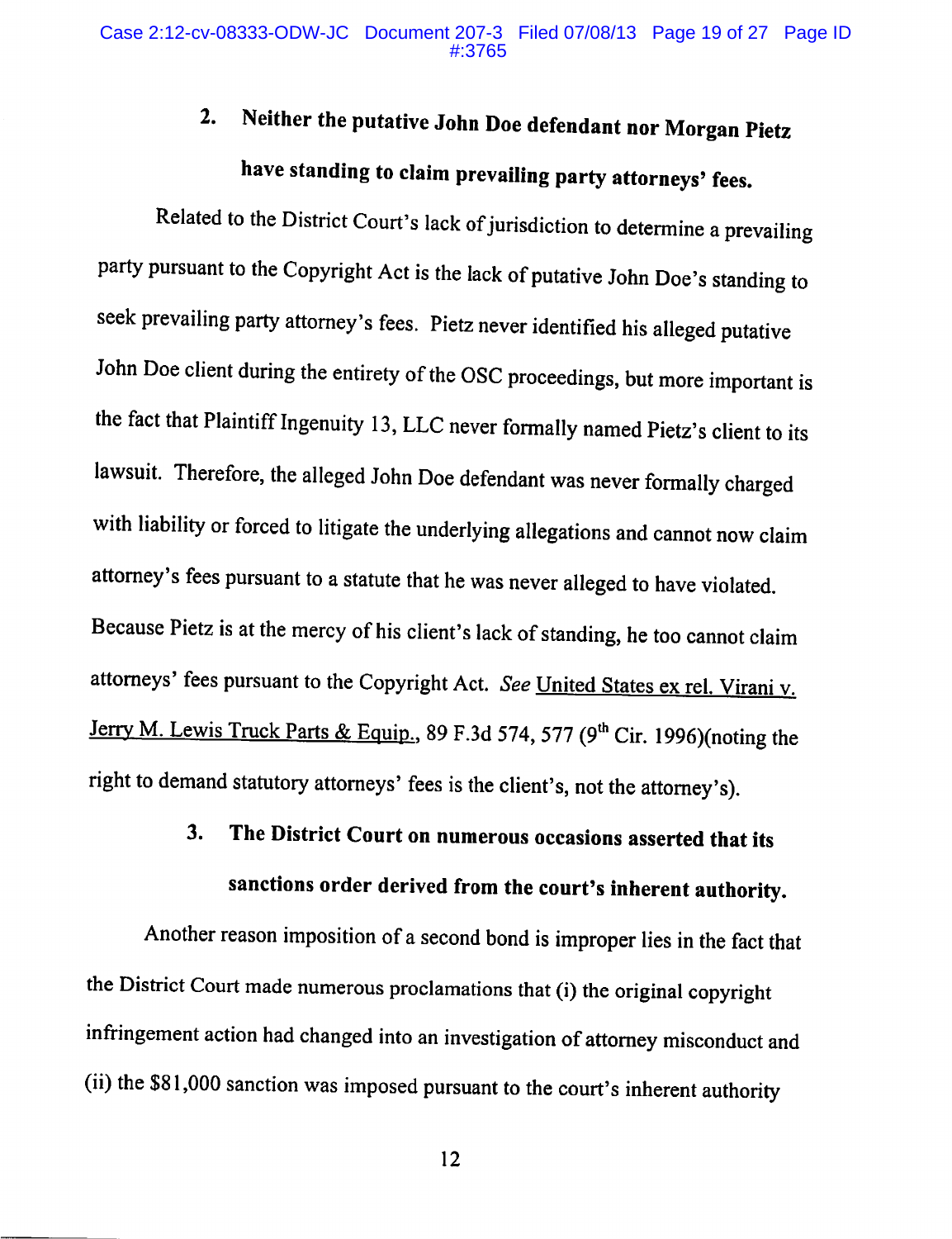# Case 2:12-cv-08333-ODW-JC Document 207-3 Filed 07/08/13 Page 20 of 27 Page ID

under Central District Local Rule 83.<sup>38</sup> Sanctions awards are not fee-shifting; thus, a district court cannot award an appellee its attorneys' fees incurred during the appeal of a sanctions award. See Dixon v. Comm'r, 2006 Tax Ct. Memo LEXIS 98 at 102-107 (United States Tax Court 2006)(citing Cooter & Gell v. Hartmarx Corp., 496 U.S. 384(1990)(superseded by legislation on other grounds)).

Indeed, the only time copyright was mentioned in the OSC proceedings was in the context of purported Rule 11 violations in failing to make sufficient prelitigation investigations before alleging copyright infringement. Even then, the court expressly and properly noted that it could not issue sanctions pursuant to Rule 11 due to the procedural status of the case.<sup>39</sup> Thus, it is obvious that the Copyright Act had nothing to do with the OSC proceedings or the \$81,000 sanction, begging the question as to why the District Court relies upon it now. In any event, that reliance is unsupported by any factual or legal authority.

## The Second Bond Requested by the Putative John Doe and  $C_{\bullet}$ **Granted by the District Court Is Unnecessary**

What is truly disconcerting about the Bond Order is that it reflects an undue deference to Pietz and his alleged client. Initially, the District Court simply ordered Prenda Law and its co-appellants to post a supersedeas bond in the amount of the underlying sanction order  $-$  just over \$81,000 – and file a motion seeking its

 $\frac{38}{10}$  Dkt. No. 48; 86, 6:13-18; 130, 3:13-18; 6:1-8; 10:1-13.

<sup>&</sup>lt;sup>39</sup> Dkt. No. 130, 7:24-28.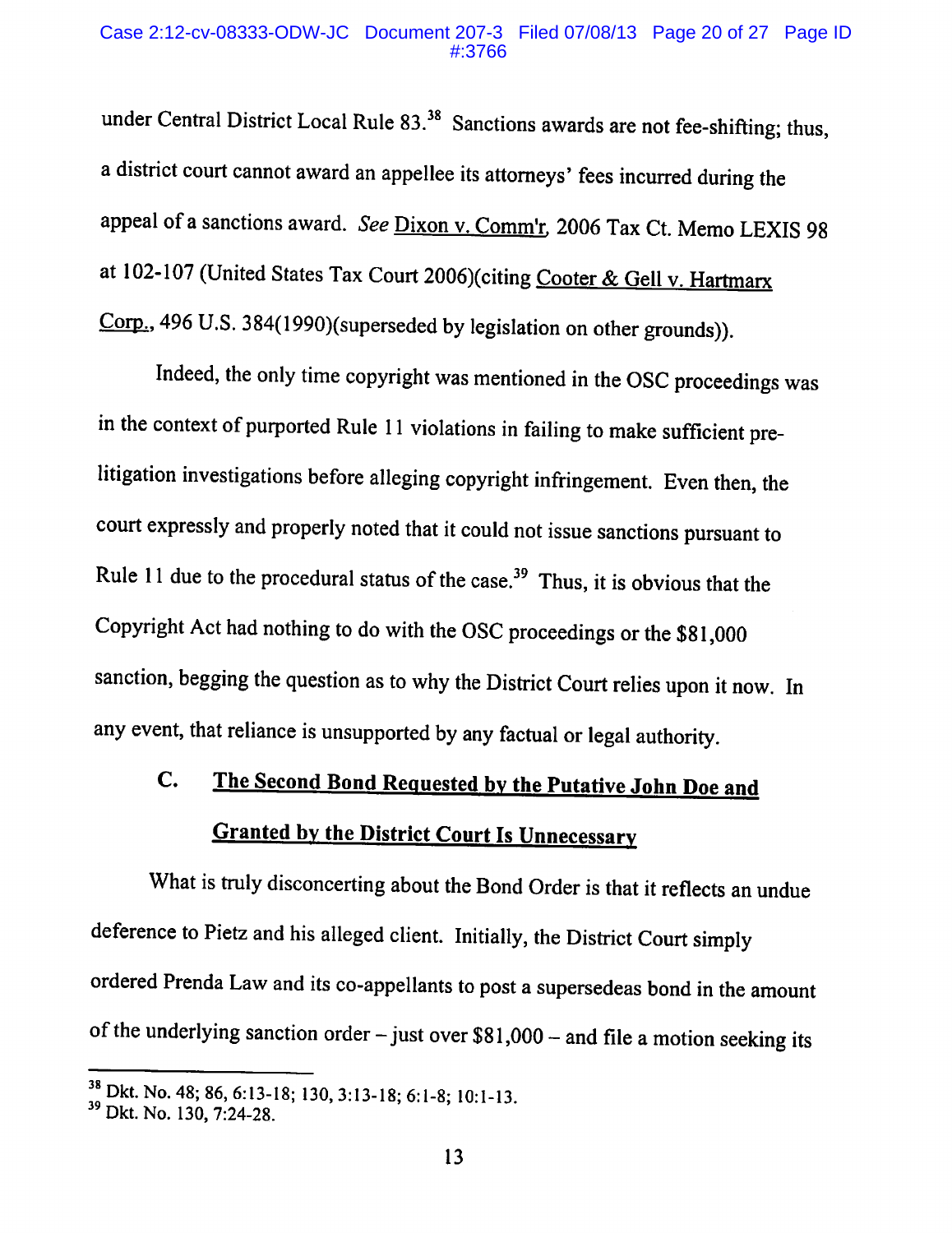### Case 2:12-cv-08333-ODW-JC Document 207-3 Filed 07/08/13 Page 21 of 27 Page ID #:3767

approval so that a stay of enforcement could be had.<sup>40</sup> On the date that Respondent Duffy filed the requested motion (May 23, 2013), Judge Wright actually signed the supersedeas bond, which had been filed with the court a day earlier and calculated to exceed the amount of the sanctions order by  $25\%$ .<sup>41</sup>

On June 3, 2013, however, Pietz filed his client's opposition to Duffy's motion, requested a total of just under \$238,000 in bonding, and submitted a proposed order granting everything requested in the opposition.<sup>42</sup> As noted, the basis of Pietz's opposition was that the Copyright Act's fee-shifting provision entitled his client to more security. Although Duffy had scheduled a June 24, 2013, hearing on his Motion and had the right, along with Prenda Law, to file a reply arguing the legal authorities now before this Court, the District Court foreclosed those opportunities by executing Pietz's proposed order just three days after the filing of the opposition.<sup>43</sup> The Bond Order is an amended version of that order, but is nearly identical in wording and substance.<sup>44</sup>

Given the inapplicability of the Copyright Act's fee-shifting provision to the amount of the mandated second bond, the District Court should have never signed Pietz's proposed order. The removal of John Doe's prospective attorneys' fees

<sup>&</sup>lt;sup>40</sup> Dkt. No. 164, 2:8-10, 14-15.

 $41$  Dkt. No. 170, Attachment 2, at pg. 4.

<sup>&</sup>lt;sup>42</sup> Dkt. Nos. 175 and Attachment #3 thereto.

<sup>&</sup>lt;sup>43</sup> Dkt. No. 176.

<sup>&</sup>lt;sup>44</sup> Dkt. No. 177.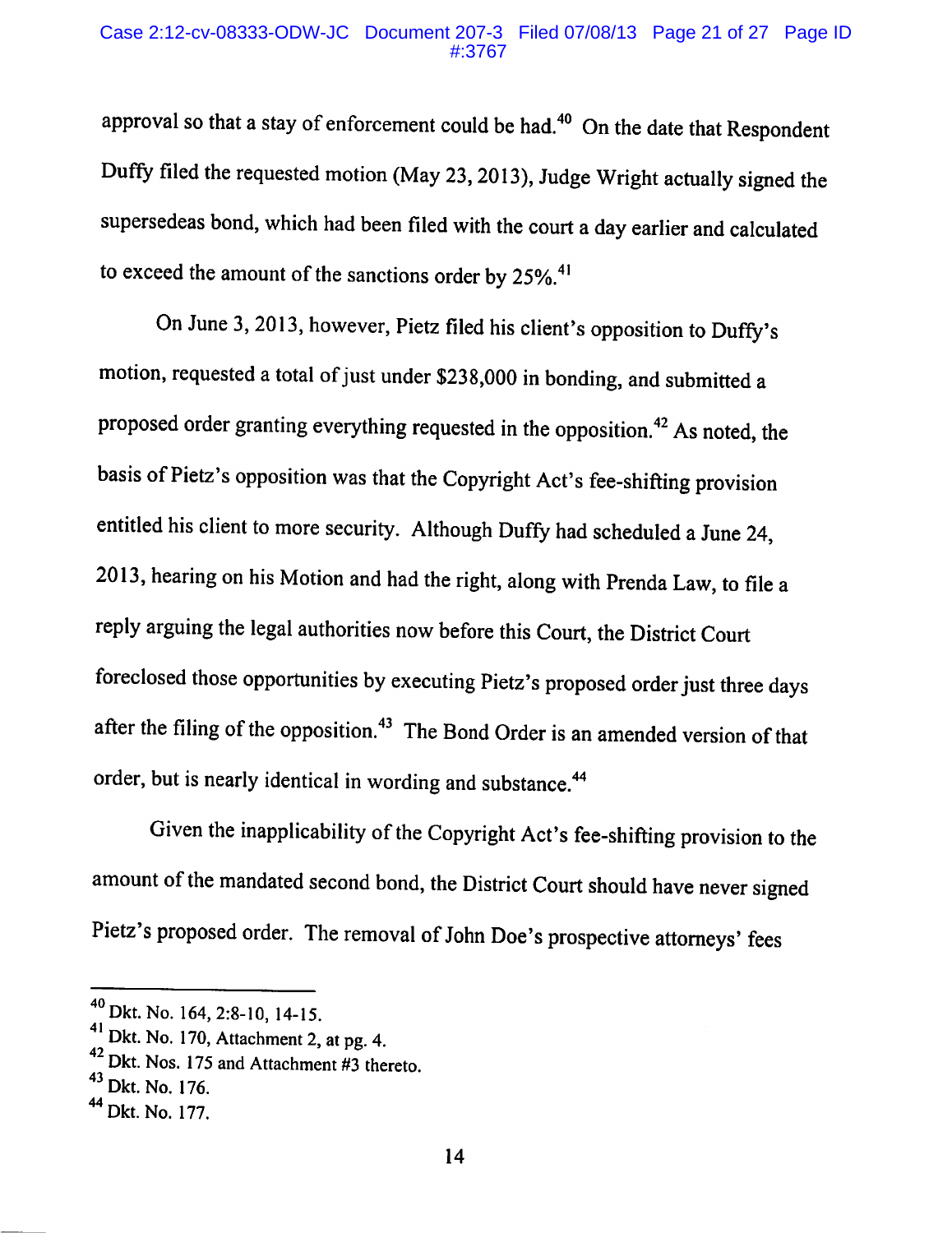# Case 2:12-cv-08333-ODW-JC Document 207-3 Filed 07/08/13 Page 22 of 27 Page ID

incurred in appeal nearly obviates on its own the need for a second bond. John Doe has argued that he or she will incur an estimated \$135,000 in attorneys' fees during the appeal.<sup>45</sup> The District Court mandated the second bond to be valued at \$135,933.66.<sup>46</sup> The remaining \$933.66 is easily extinguished by removal of John Doe's requested post-judgment interest of \$8,131.97 from the calculations.<sup>47</sup>

As noted, the underlying appellate matter is a sanctions order, not a judgment; therefore, John Doe, who did not even appear in the underlying matter, is not entitled to post-judgment interest. Similar arguments apply to purported delay damages, for which John Doe has presented no evidence or legal authority establishing that he or she in fact would incur delay damages. That is because he or she cannot, because delay damages do not fall under FRAP Rule 7's definition of "costs." See Fleury v. Richemont North America, Inc., 2008 U.S. Dist. LEXIS 88166 at 25-28 (N.D. Cal. 2008). Given the foregoing legal authorities, Prenda Law has affirmatively shown that the original supersedeas bond is sufficient in amount to insure payment of any true costs and the underlying sanctions order in the event Prenda Law's appeal is denied.

<sup>&</sup>lt;sup>45</sup> Dkt. No. 175, 8:23-27; 9:1-2.

<sup>&</sup>lt;sup>46</sup> Dkt. No. 177, 2:20-24.

<sup>&</sup>lt;sup>47</sup> Dkt. No. 175, 8:16-21.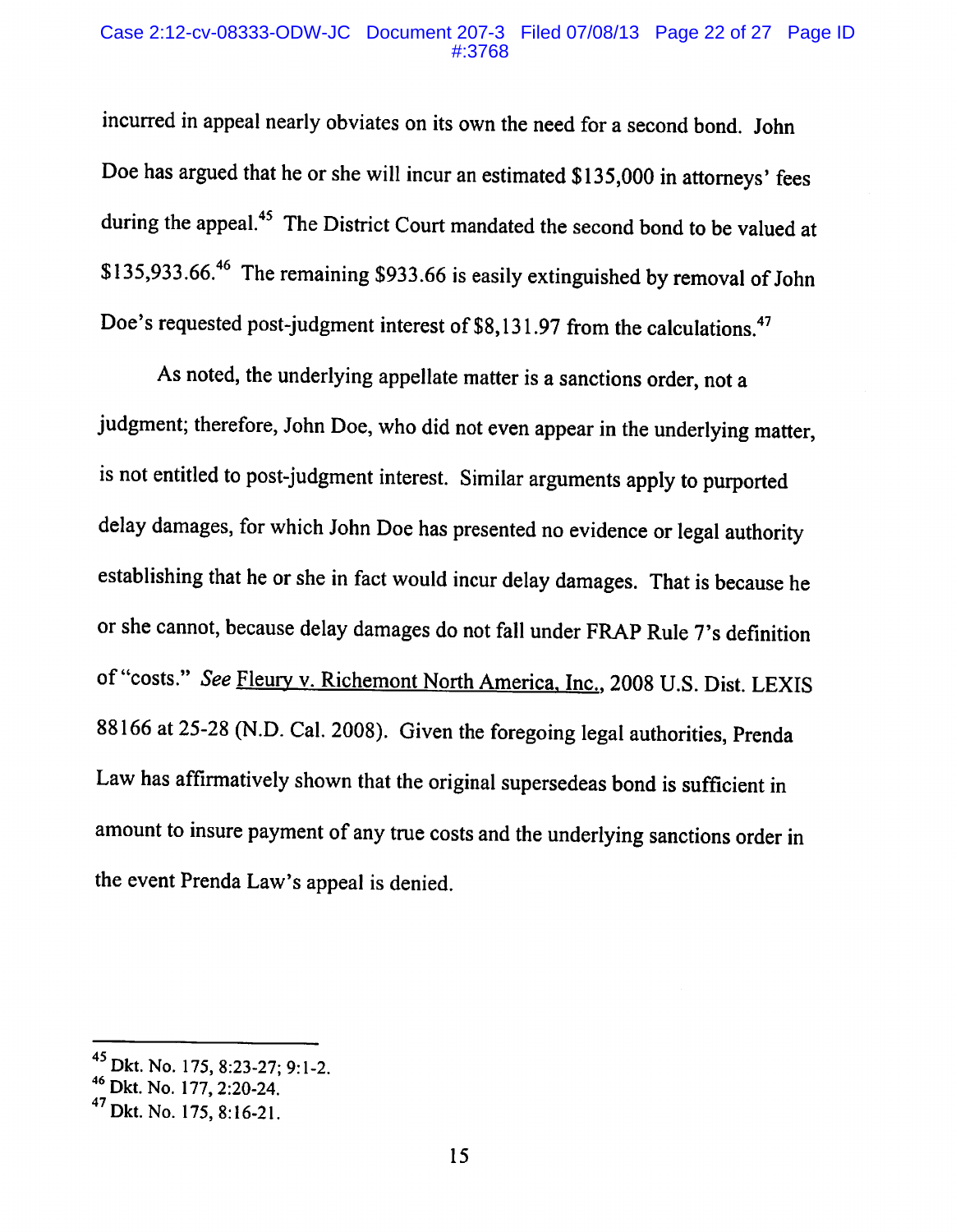## D. The Other Conditions Imposed Upon The Bonds By The District **Court Are Unneccesary, Onerous, and Legally Unsupported**

### Execution of the bonds despite the success of the appeals 1.

Based on some truly irrelevant legal authority, and in some cases no authorities at all, the putative John Doe requested numerous conditions be placed on the bonds prior to approval, ostensibly to make it easier for him or her to execute on the bonds, regardless of whether the underlying appeal is successful. For example, John Doe requested  $-$  and was granted  $-$  a condition by which he or she could execute on the bond if just one of the bonded appellants failed to have its liability on the underlying sanction reversed.<sup>48</sup> In other words, if just one of the appellants could no longer afford the costs of appeal and had to give up its pursuit, Pietz could execute on the bond, regardless of whether this Court ultimately finds that the District Court exceeded its inherent authority and violated Appellants' Due Process rights. It should be noted that John Doe presented no legal authorities for this bond condition.

#### The Pietz Law Firm as beneficiary  $2.$

Similarly, Pietz demanded that his law firm be named as a beneficiary to the bonds, despite Prenda Law's earlier legal authorities highlighting Pietz's lack of

<sup>&</sup>lt;sup>48</sup> Dkt. No. 175, 9:11-16.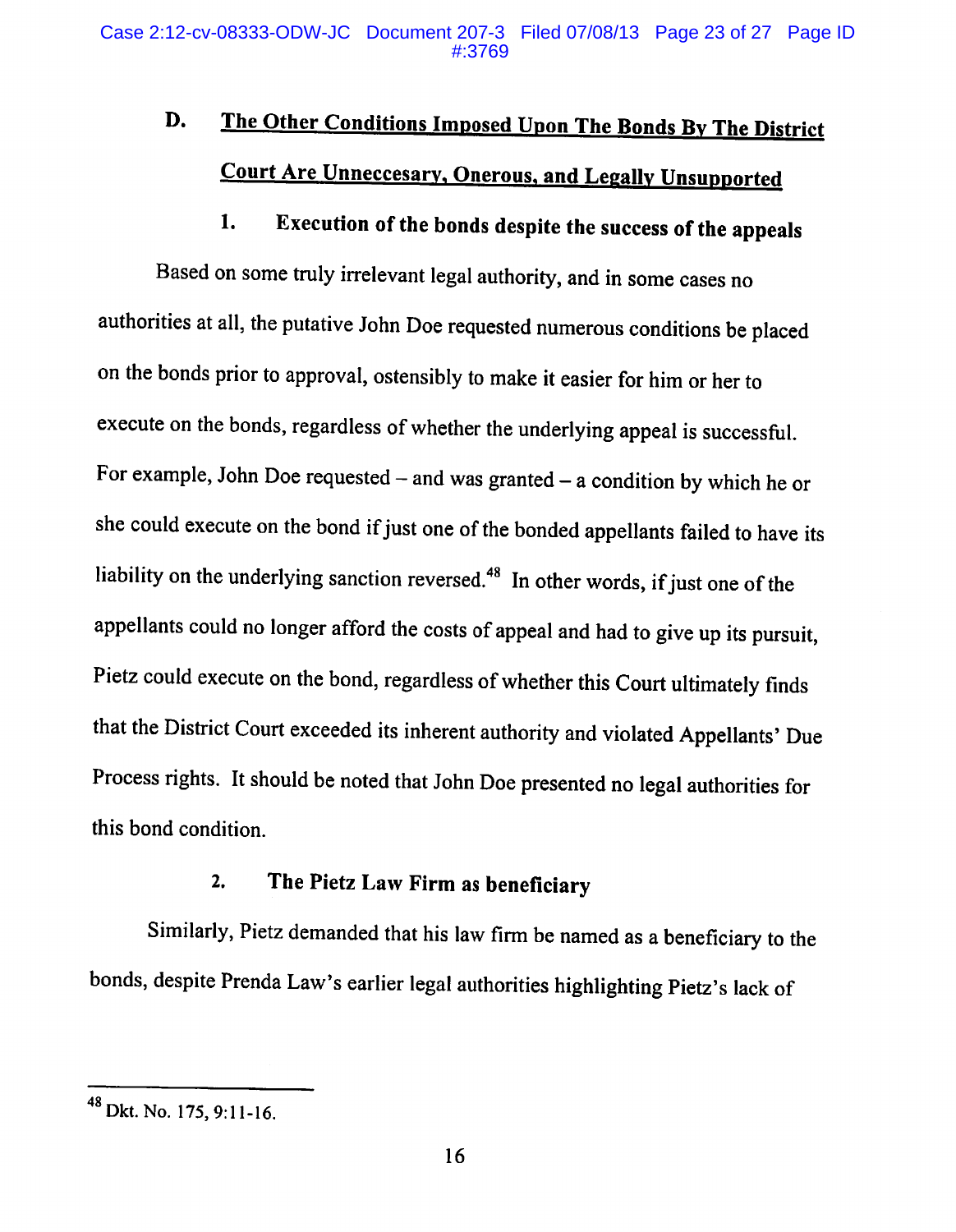standing to claim attorneys' fees.<sup>49</sup> See United States ex rel. Virani v. Jerry M. Lewis Truck Parts & Equip., 89 F.3d 574, 577 ( $9<sup>th</sup>$  Cir. 1996)(noting the right to demand statutory attorneys' fees is the client's, not the attorney's). Again, Pietz provides no legal authorities for his request.

#### Appellants' execution of the bonds 3.

In truly confusing fashion, John Doe requests all of the appellants to execute the bond, but fails to disclose what benefit this condition effects.<sup>50</sup> To support its request, John Doe cites to a simple contract interpretation case from outside the Circuit regarding boilerplate provisions in a bond that have evolved over decades. See Beatrice Foods Co. v. New England Printing & Lithographing Co., 930 F.2d 1572, 1574 (Fed. Cir. 1991). Nowhere does Beatrice Foods stand for the proposition that all of the appellants must execute the bonds. John Doe also relies on EEOC v. Clear Lake Dodge, 60 F.3d 1146, 1155 (5<sup>th</sup> Cir. Tex. 1995), but that case in only minor fashion dealt with a recalcitrant attorney who failed to properly time the filing of a supersedeas bond and failed to procure a bond that covered the costs required by law. Id. at fn 10. Again, there is no commentary on whether all of the bonded parties were required to execute the bond as requested by Pietz.

In fact, a bond's issuing surety is on the hook for the entirety of the bonded amount upon posting with the court. See Mercury Air Group, Inc. v. International

<sup>&</sup>lt;sup>49</sup> Dkt. No. 175, 9:6-9.

<sup>&</sup>lt;sup>50</sup> Dkt. No. 175, 9:18-28.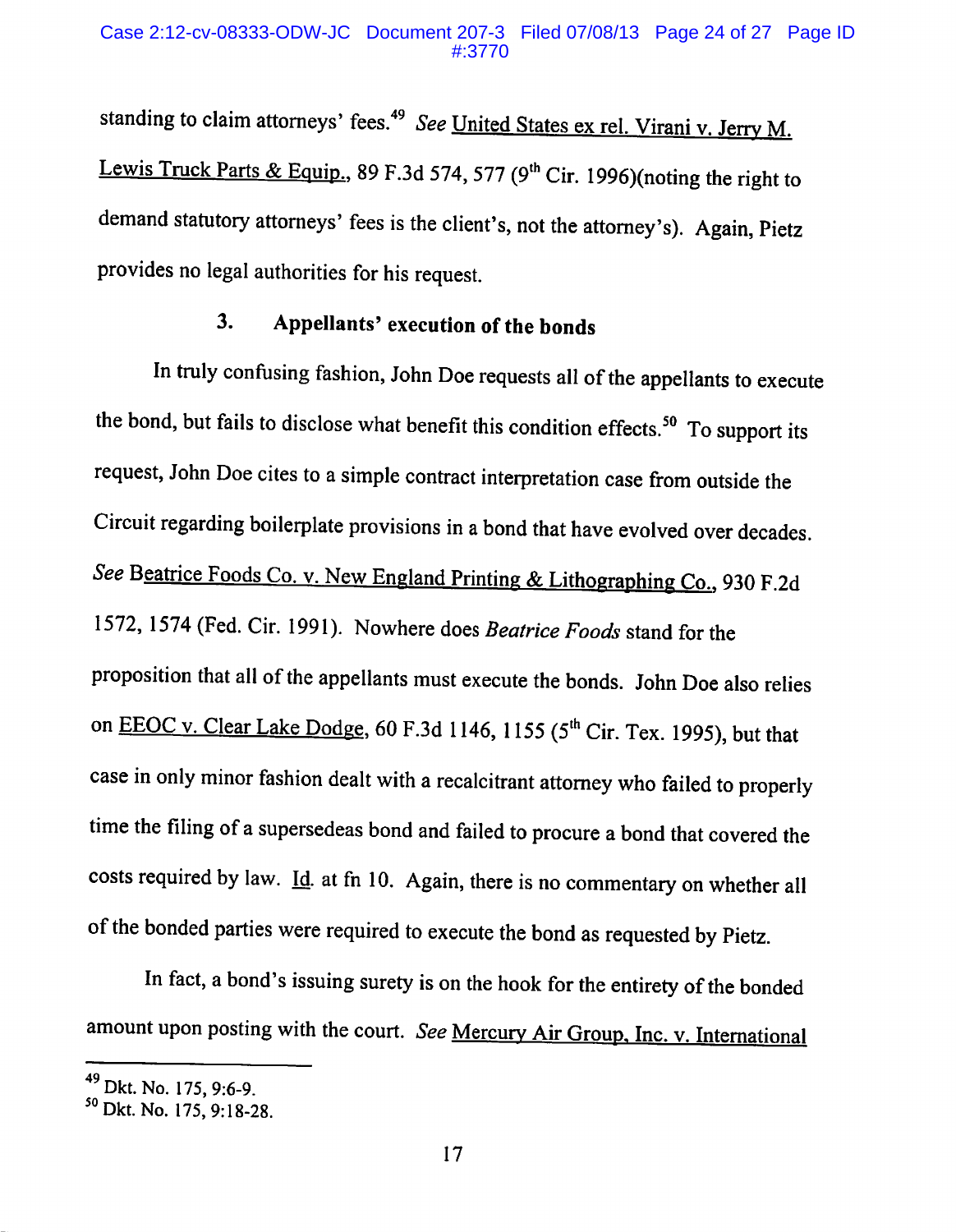Air Leases, Inc., 1993 U.S. App. LEXIS 12651 at 10-12 (9<sup>th</sup> Cir. 1993)("It is wellsettled that '[a] surety's obligation is determined by the language of the bond, the rule requiring the giving of the bond, and the terms of the injunction or other order requiring the posting of the bond."")(citing 5A Federal Procedure, L. Ed. § 10:12 (1991); accord Charles A. Wright & Arthur R. Miller, Federal Practice and Procedure  $\S$  2973 at 652-53). Thus, having every appellant execute the bond is ineffectual - unless you are building evidence for different issues. Pietz is well aware that Prenda Law's co-appellants have invoked the Fifth Amendment in the underlying litigation, which has stymied his years-long investigation into their business activities. Pietz has multiple cases against Prenda Law and its clients and has alleged on numerous occasions that Prenda Law's clients are shell companies created by Appellants John Steele, Paul Hansmeier, and/or Paul Duffy. The posting of a bond provides Pietz with an unequalled opportunity to dig a bit deeper into the appellants' activities, but that has nothing to do with securing his alleged client's sanctions award. Accordingly, this condition too should be removed.

#### Precluding the jurisdiction of a Bankruptcy Court  $\boldsymbol{4}$ .

Relying on what is categorized as a "powerful dissent" in the Supreme Court case Celotex v. Edwards, 514 U.S. 300 (1995) (but a dissent in a 7-2 decision), Pietz requests, and the District Court granted, a bond condition that would effectively preclude a Bankruptcy Court's jurisdiction over the reorganization of a

18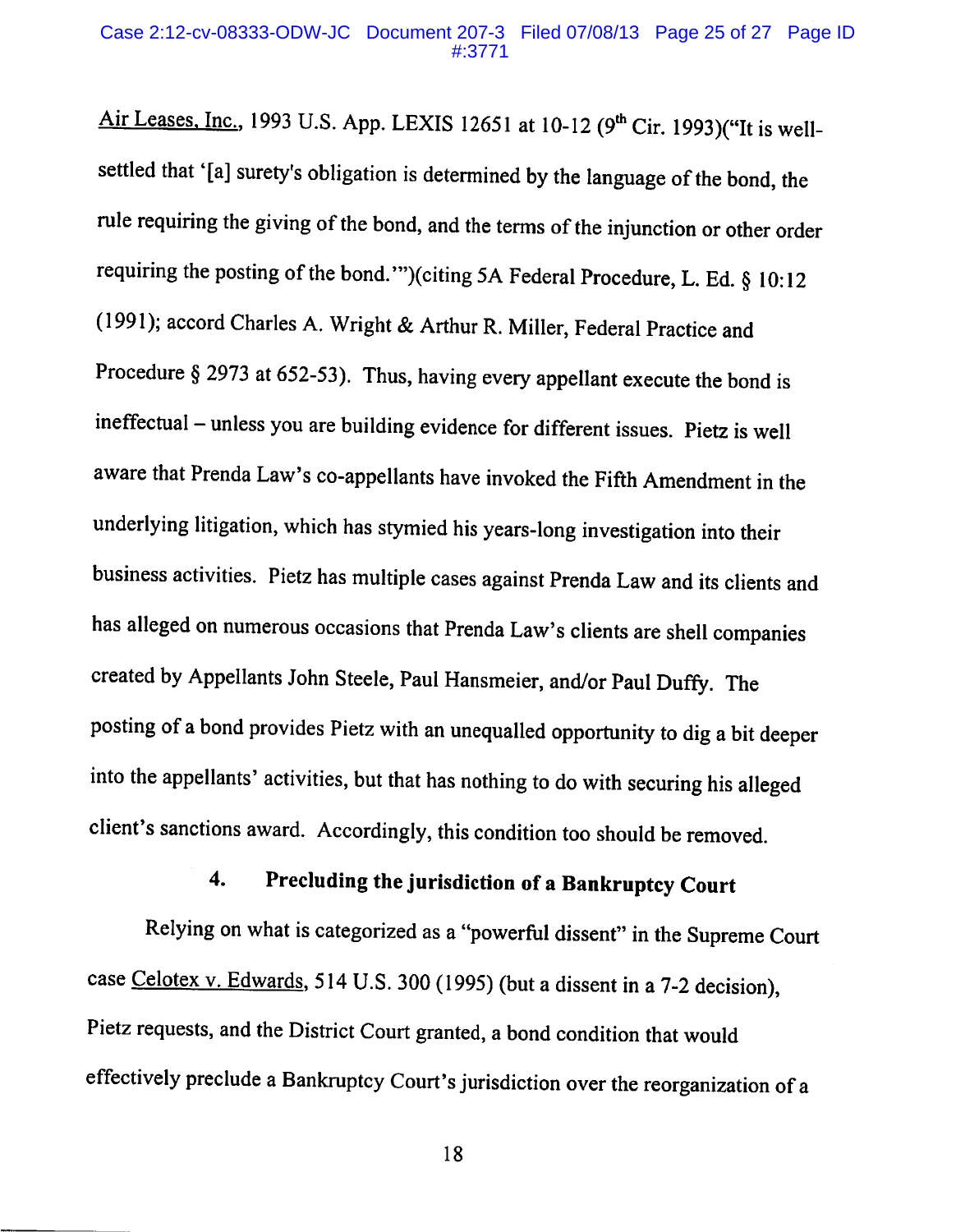bankrupt estate.<sup>51</sup> Pietz argued that "the Prenda parties be estopped from seeking to prevent execution on the bond through bankruptcy proceedings." Pietz never defines "the Prenda parties," but fails to disclose that it was a U.S. Bankruptcy Court in *Celotex* that "interfered" with the judgment creditors' execution of a supersedeas bond in a district court in Texas. Id. at 200 (the Syllabus). More to the point, former Chief Justice Rehnquist held the following:

> A bankruptcy court has jurisdiction over proceedings "arising under," "arising in," or "related to" a Chapter 11 case. 28 U.S.C. §§ 1334(b) and 157(a). The "related to" language must be read to grant jurisdiction over more than simply proceedings involving the debtor's property or the estate. Respondents' immediate execution on the bond is at least a question "related to" Celotex's bankruptcy. While the proceeding against Northbrook does not directly involve Celotex, the Bankruptcy Court found that allowing respondents and other bonded judgment creditors to execute immediately on the bonds would have a direct and substantial adverse effect on Celotex' ability to undergo a successful Chapter 11 reorganization. The fact that Federal Rule of Civil Procedure 65.1 provides an expedited procedure for executing on supersedeas bonds does not mean that such a procedure cannot be stayed by a lawfully entered injunction.

## Id.

It is curious John Doe and Pietz would rely on a two-justice dissent when requesting an order essentially depriving a United States Bankruptcy Court of its jurisdiction over a bankrupt estate, something Celotex specifically held could not happen. The precedent is clear; the District Court has no authority to impose the condition granted for Pietz.

<sup>&</sup>lt;sup>51</sup> Dkt. No. 175, 10:1-15.